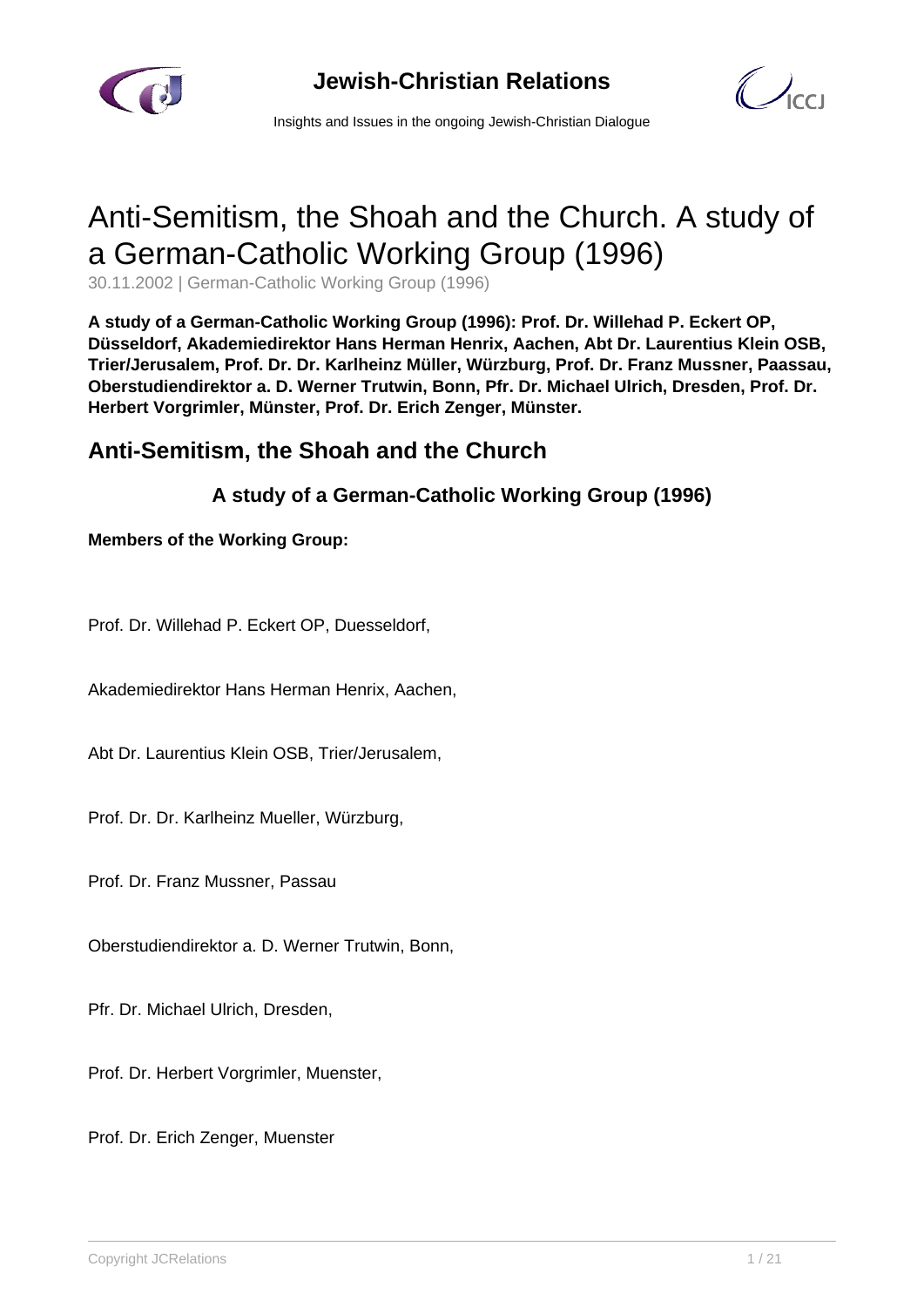#### Introduction

- I. [The Path to the Shoah and the History of the Church](http://#I.)
	- A. [Causes of the Hostility](http://#I.A)
	- B. [Stages in History](http://#I.B)
	- C. [The Path into the Shoah](http://#I.C)
- II. [The Question of the Church's Complicity and Guilt](http://#II.)
	- A. [The Condemnation of Anti-Semitism by the Church](http://#II.A)
	- B. [The Challenge and Question for the Church](http://#II.B)
	- C. [Confession](http://#II.C)
- III. [Tasks for the Church Arising from the Memory of the Shoah](http://#III.)
	- A. [Taking the Biblical Message and the Historical Facts Seriously](http://#III.A)
	- B. [The Shoah and Speech about God the Redeemer](http://#III.B)
	- C. [The Church on a Common Pilgrimage with the Jewish People](http://#III.C)
	- D. [The Call for an Ethics of Life](http://#III.D)

**Conclusion** 

### **Introduction**

1. The Hebrew word "Shoah" means catastrophe, disaster, annihilation. Today it is used to describe the persecution and murder of the European Jews under National Socialism. It cost the lives of six million Jews including over a million children. Most of them were killed in extermination camps such as Bergen-Belsen, Maidanek and Treblinka. Above all Auschwitz became the site of mass murder.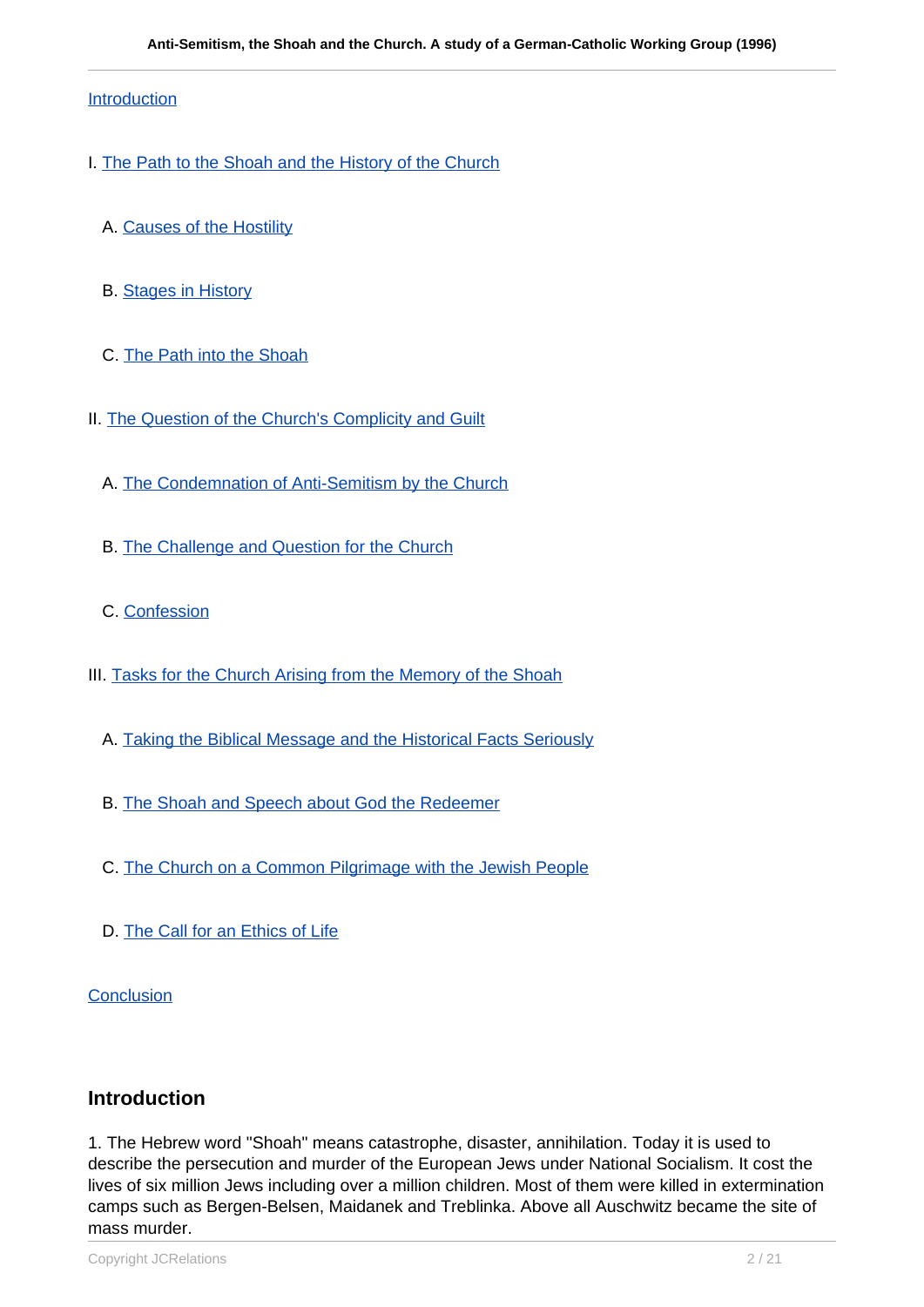The cruelty which occurred during the persecution and murder of the Jews exceeds anything one can possibly imagine and comprehend. The Shoah was unique. Women and men, old people, and children and infants were humiliated, abused, tortured and deprived of their human dignity in a way which was unknown up to that time. Those who survived the agonies of the transport and the camps met a horrible end in the gas chambers. Only a very small number survived - horribly marked for life. All this occurred for just one reason - because they were Jews. Their very existence was considered a crime by the murderers. The Jews were to disappear from the earth. The intended totality of the annihilation has a decidedly diabolical dimension.

2. The unprecedented crime raises many questions. Historians, sociologists, political scientists and psychologists are investigating how it could have happened and how it proceeded in detail. At the present time an end to the scholarly efforts to establish the facts and interpret the event is not yet in sight. In the end such an occurrence cannot be fit into the course of history when one applies the usual standards of historical research. First of all and most profoundly it calls for a moral remembrance which listens to and subjects itself to the voice of the victims.

The remembrance of the Shoah corresponds to the biblical mandate: "Bear in mind!" (cf. Dt 25:17 among others). It commemorates the victims and admonishes the living. The memory of the Shoah must not be blotted out. It exposes failure and leads to repentance. It arouses one's willingness to accept responsibility, and it can become a source of action.

Strengthened by the memory, Christians must ask themselves about the Church's co-responsibility and guilt for the centuries-old hostility towards the Jews which eventually led to the Shoah. This is particularly true for the Christians in Germany where the millionfold killing was planned and set in motion.

With the following reflections we want to confront the challenges of the Shoah for the entire Church. They call to mind stages and situations in history; they face the question of how far the whole Church has a share of the responsibility for the Shoah and is therefore guilty; finally, they describe the tasks of the Church after the Shoah.

## **I. The Path to the Shoah and the History of the Church**<sup>1</sup>

3. Whoever searches for the historical conditions for and causes of the Shoah discovers political movements and ideological positions, psychological predispositions, social problems and fundamental ethical decisions which were also operative outside the Church. From the earliest period of Christianity up to the age of the Enlightenment, however, Anti-Semitism was primarily supported by Church doctrines and Christian piety. The Church must therefore ask herself how this religiously based Anti-Semitism came about. She must reflect upon Anti-Semitic phases and situations in her history and recall where she stood when the Jews were forced to tread the path into the Shoah.

#### **A. Causes of the Hostility**

4. The Church grew out of and is indissolubly linked to Judaism. According to the words of the apostle Paul, Jews and Christians can look upon themselves as different branches, which have grown on the same olive tree (Rom 11:13-24). The common foundations did not prevent the occurrence of fierce disputes between Jews and Christians during the very early stages of the Church.

At first the conflict between Jews and the followers of Jesus was an intra-Jewish controversy. It was sparked off by the questions of how the Torah should be interpreted, whether Jesus of Nazareth was the Messiah announced by the Prophets, whether the Last Days had begun with his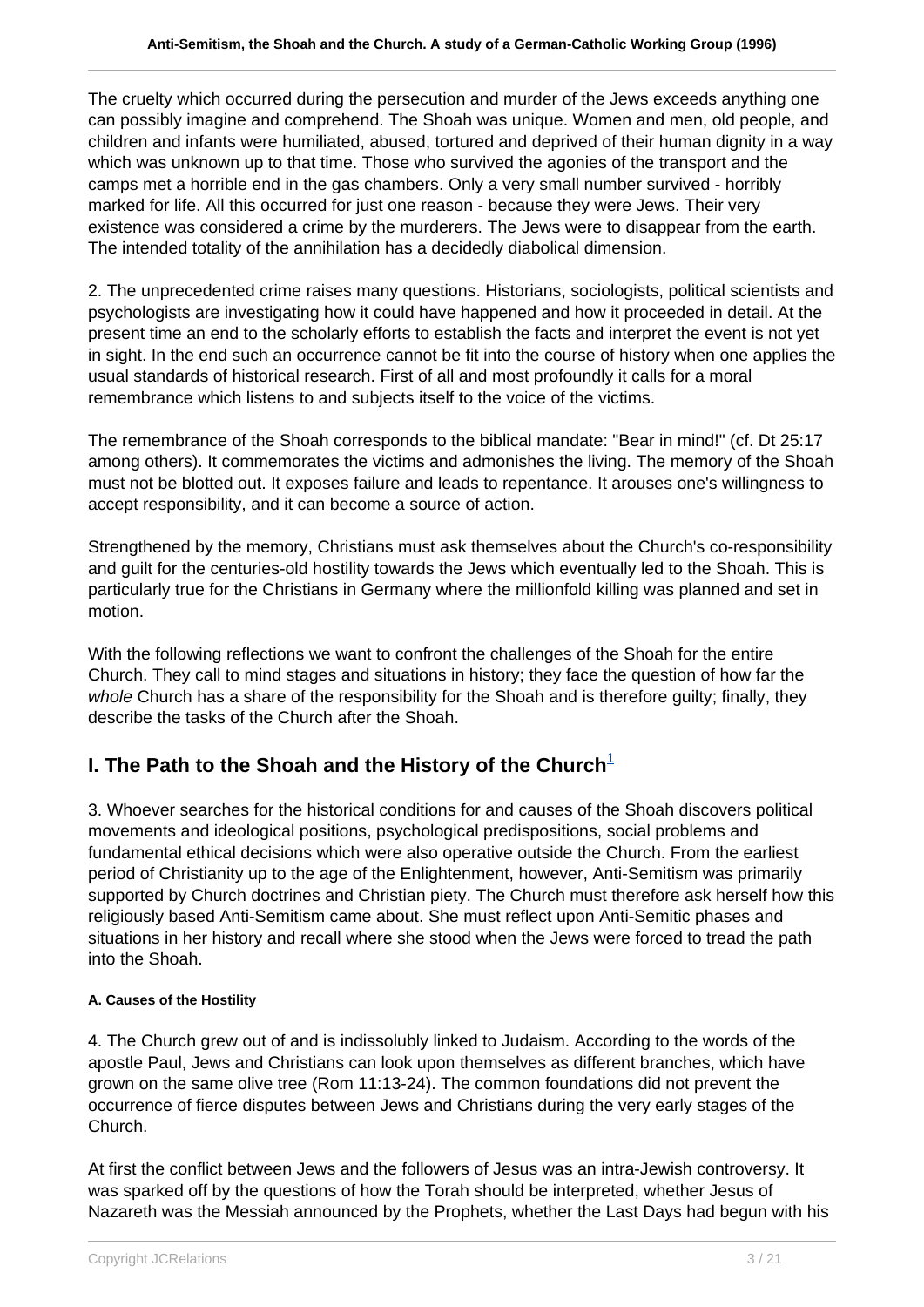resurrection, and whether faith in Jesus justified humans before God. The Jewish followers of Jesus were convinced of these things and hoped for salvation from faith in him. The Jewish majority did not share this faith since it was not able to discern that the biblical promises of a safe and just world would have been fulfilled with Jesus. When Jesus' disciples proclaimed the Gospel not only to Jews, but also to non-Jews ("pagans") after his death and resurrection, the initially intra-Jewish conflict became one between Jews and Christians from the peoples, between synagogue and Church.

5. The New Testament Scriptures were composed during this time of conflict. In many passages they reflect the fierceness of the debate at that time in which fundamental questions were at stake for both sides. As a result polemical statements found their way into the New Testament. Some can be explained from the disappointment of Jesus' followers that so many Jews did not embrace the faith in Jesus. Initially they were probably also reactions to harassment and aggression on the part of the Jews. Of much further-reaching and more tragic consequence was the tendency of New Testament authors to hold the Jews responsible for the death of Jesus whereas the complicity of the Roman procurator Pontius Pilate in the condemnation of Jesus diminished in importance in the later Gospels. The guilt of the Jews was established with the biblical passage: "And the whole people said in reply, 'His blood be upon us and upon our children'" (Mt 27:25). This response provided the grounds for separation and hostility. In connection with the other differences, it was the reason for a Christian anti-Judaism, which lasted for centuries. In the late second century the theologically untenable accusation of Melito of Sardis appeared that the Jews were Godkillers. The charge has been repeated in theology and preaching and in catechesis and traditions up to the present time. It has caused immeasurable damage. It has been used to justify numerous persecutions of the Jews.

6. Christians also made other accusations against the Jews, which feigned biblical legitimation without their being biblically sound at all. Thus they called the Jews "hardened" because they did not believe the gospel of Jesus and persisted in this hardness of heart. Even the Old Testament, which is undeniably a part of the Bible of the Church, was no longer read without bias. Many Christians saw only a Jewish God of revenge and hate at work in it who rigidly kept watch over obedience to his strict law whereas the New Testament proclaimed the Good News about the God of forgiveness and love who gave Christians a life of freedom from the law. Among Christians these and other antitheses coalesced into a disastrous attitude towards Judaism.

In the preaching of the Church the view gained acceptance that she is the new and true Israel whereas the Jewish people lost their relevance in salvation history, having ceded it to the Church. God revoked his covenant with the People of Israel. Judaism squandered its great inheritance and the Church came into this inheritance. The Jews had to be baptized and come into the Church. Many examples can be found throughout the centuries right up to the present, which document this theology of disinheritance.

#### **B. Stages in History**

7. This religiously based Anti-Semitism, which arose during the period when the Church, as a new religious community, was disengaging herself from Judaism and when the New Testament Scriptures were being composed, subsequently grew stronger. It was prompted by the fact that the Jewish religion still attracted members of Christian congregations. This appeal constantly produced proselytes until the high Middle Ages. This competition for converts intensified the controversy. From the second century on it led to a profusion of anti-Jewish treatises. The treatises - in part in the form of fictitious dialogues between Christians and Jews, Church and synagogue - renewed and expanded the anti-Jewish stereotypes up to the end of the Middle Ages. The destruction of the Temple in Jerusalem by the Romans in A.D. 70, the seemingly final loss of a home in Israel, and the dispersion of the Jews in exile were also interpreted by Christians as God's punishment for rejecting Jesus as the Messiah.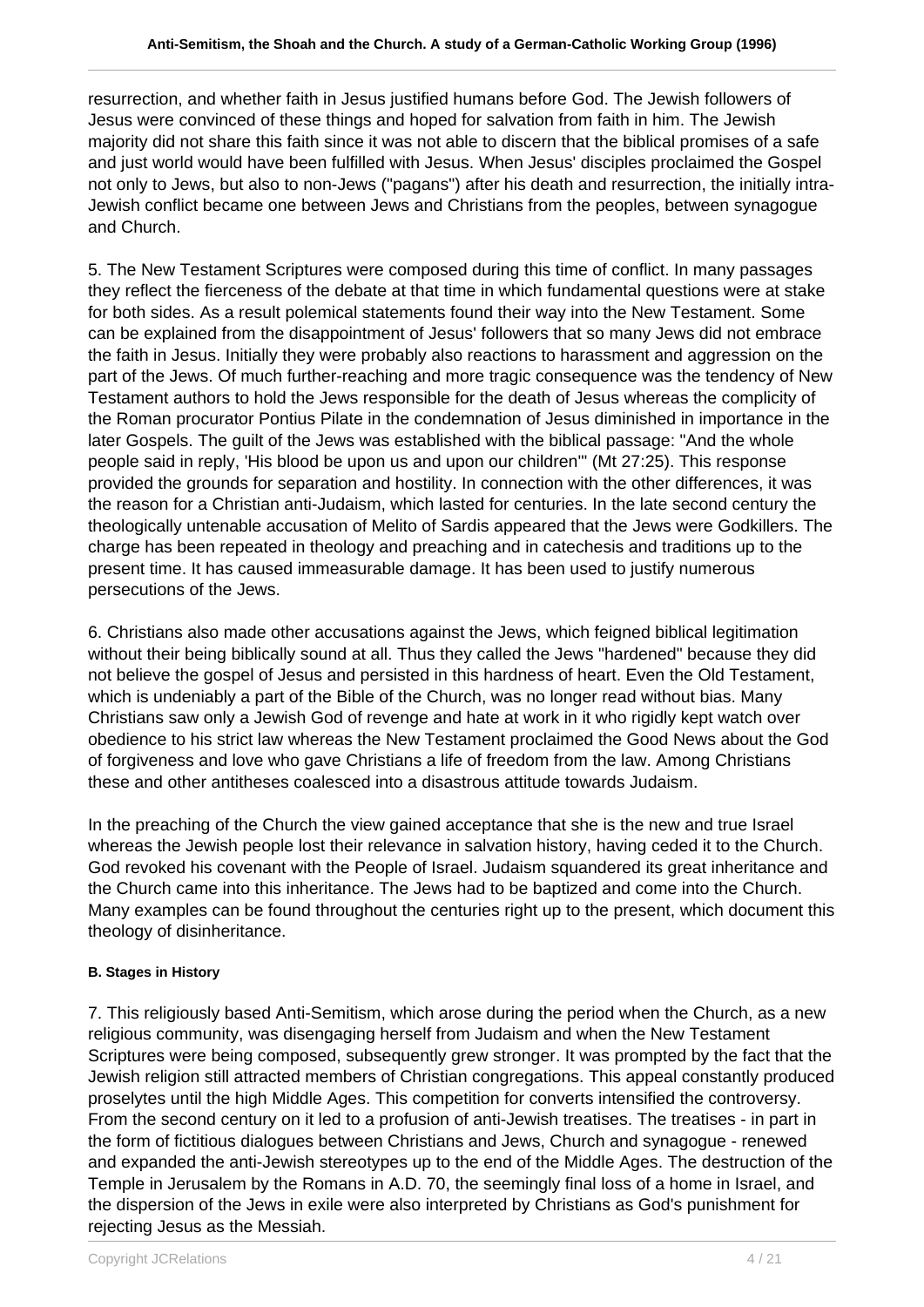8. After the final ban of all pagan and heretical cults by Emperor Theodosius I at the end of the fourth century tendencies arose in the Church to suppress Judaism as well by destroying synagogues and taking action to force conversion. It is true that the Christian emperors remained faithful to the toleration of Judaism as a "permitted religion". Simultaneously, however, they limited the rights of the Jews as citizens of the empire; for example, Jews were forbidden to hold office or build new synagogues. At the same time, Augustine was developing a theological justification for the existence of the Jews as the only non-Christian religious community: God spread the Jews throughout the whole world for the purpose of bearing witness to the truth of the Gospel through their Scriptures which they themselves did not understand. For this reason they must also not be killed, referring to Paul's promise (Rom 11:25-26), Augustine joined this admonition to the hope that all Jews would one day be saved.

9. In addition to the theological line of thought which in the end based the toleration of the Jews over and again on the expectation of their eventual salvation in the sense of their conversion to the Gospel, the theology of rejection also continued to develop; it, too, believed it could invoke biblical traditions. Both lines of thought often appeared side by side in the same people. This affected the vacillating attitude of Church authorities throughout the centuries and is the explanation for frequently contradictory statements and conduct. The popes, the Church hierarchy and canon law, which was compiled and systematized in the high Middle Ages, confirm the toleration of the Jews while issuing partially restrictive orders; the medieval emperors invariably kept to the Roman legal tradition as well. In contrast, kings, princes and the nobility as well as the parish clergy, monks and laity laid hands on the Jews again and again in times of change, especially in times of crisis.

10. In the process, areas and periods in which Christians and Jews lived together peacefully alternated with ones in which Jewish men and women were exposed to persecution, killing and expulsion. In the medieval world the people and the emerging empires were trying to find an identity which involved mistrusting larger groups of ethnic and especially religious minorities. The xenophobia observable in all societies was escalated with respect to the Jewish minority for economic reasons; these consisted in the exceptional position of the Jews in commerce, initially as international merchants, later as moneychangers and moneylenders, and finally as pawnbrokers and peddlers. Of more serious consequence were the Jewish way of life, conditioned by ritual regulations and considered strange, and the challenge of Christianity as a religion claiming absolute truth and validity, a challenge justified only by its presence.

11. During times of crisis, famine, war, epidemics and social tensions the need to find scapegoats was frequently turned against the weakest link in society, the Jewish minority. In such situations the arsenal of stereotypes found in anti-Jewish theology was activated. It was transformed into rabble-rousing speeches by popular preachers. They stirred the common people to persecute and kill Jews. As a rule, there were also voices, which supported the Jews. In many instances Christian men and women also provided assistance to the persecuted. But the secular and spiritual authorities were often not able or did not take the trouble to oppose the roused anger of the masses or provide effective protection for Jewish men, women and children. Ecclesiastical authorities often consoled themselves with the argument that God would not have permitted the disaster if he had not wanted it; the Jews had obviously been rejected by God.

Wherever the Jewish minority received documented protection, it often happened for utilitarian reasons since the Jews fulfilled important economic functions through their activities. If these advantages ceased to exist because Christians now performed the functions, for example as international merchants or financiers, then the protection proved to be fragile.

12. A first large wave of persecution took place in the seventh-century Spain of the Visigoths. Religious unity among the Christians had been achieved through the conversion of the Arians to Catholicism, and now baptism was also required of the Jews. The Church had forbidden forced conversion under Pope Gregory I (590-604). The Fourth Council of Toledo (633), however,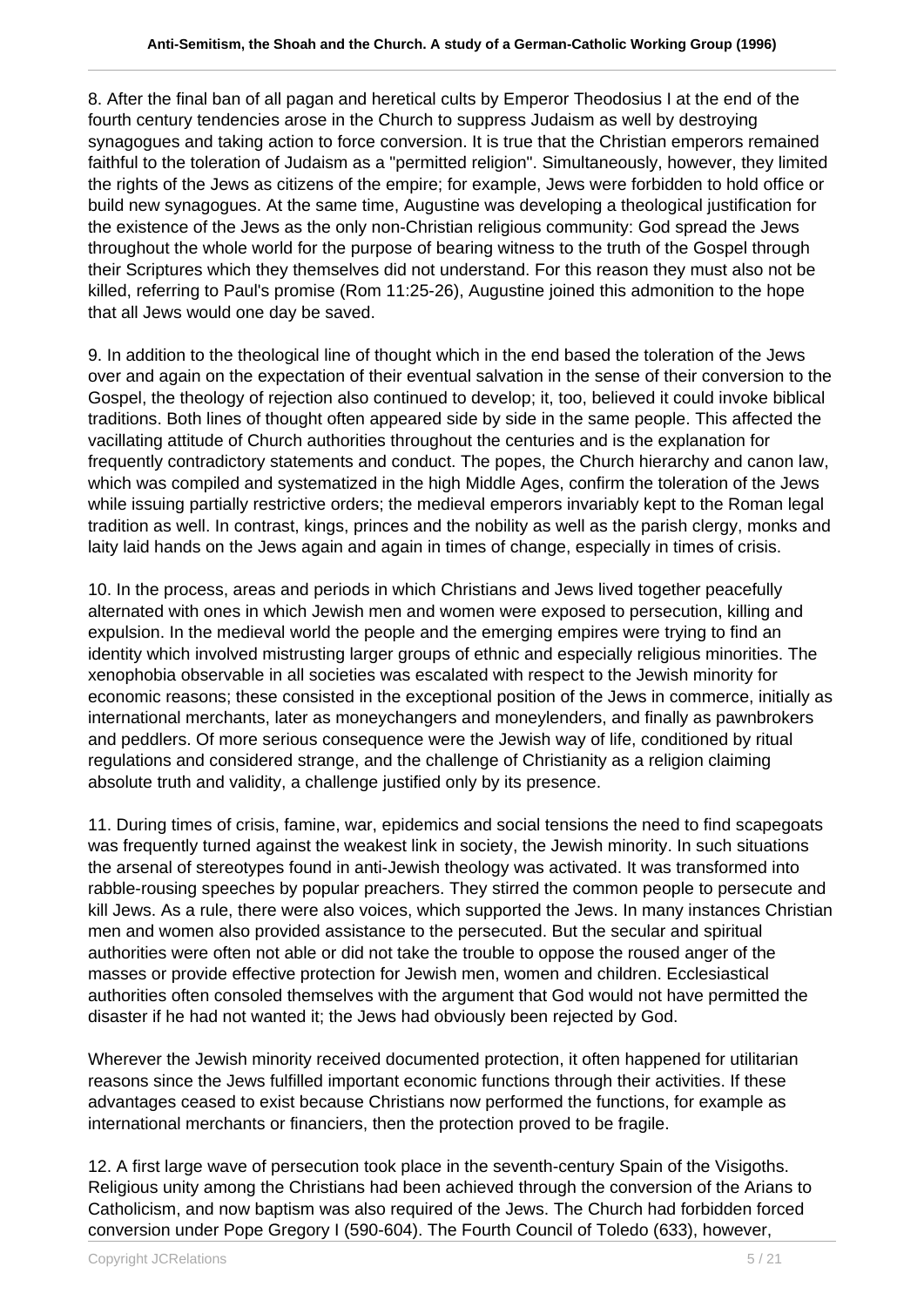resolved that even those baptized under force may not become apostate again. This decree was later adopted by canon law and, since the thirteenth century, it automatically subjected all forced converts who relapsed to the Inquisition, even those baptized as children. Although theologians such as Thomas Aquinas repeatedly insisted upon the validity of parents' rights for Jews as well, the relevant canon was still applied until into the nineteenth century.

13. The negative image of Jews was embedded as an integrative component in popular piety just as it was in theology. Persecutions, even massacres of Jews could thus be passed off as an act willed by God. The West experienced the first large-scale carnage of Jews during the First Crusade. Popular preachers who had slipped away from ecclesiastical supervision incited the masses that preceded the actual army of crusaders and whose members were recruited mainly from the lower classes; they appealed to the crowds to avenge Christ's blood on God's enemies (cf. Mt 23:35-36). Admittedly, it was also a matter of appropriating the wealth of the Jewish minority to obtain the missing means for the poor crusaders. Although the bishops as a rule tried to protect the Jews and Christian citizens interceded for them in several places, thousands of men and women, old people and children were killed by the hordes in 1096. Their property was plundered and their synagogues were destroyed. Through his vigorous intervention, the Cistercian abbot Bernard of Clairvaux, who himself had previously espoused an Anti-Semitic theology in his sermons, was able to prevent further persecutions in the Rhineland during the Second Crusade.

Since the high Middle Ages malicious, popular legends, which had already arisen in late antiquity, have been used to an increasing degree to keep the hostility towards the Jews alive and to fan its flames. When a plague epidemic spread through all of Europe around the middle of the fourteenth century, the Jews were accused of seeking to eradicate Christendom in a comprehensive conspiracy by poisoning the waters and wells. In spite of papal protest, the majority of the Jewish communities still existing in Germany at that time were annihilated.

14. Accusations that the Talmud and other Jewish literature insulted Christ and the Virgin Mary culminated in the condemnation and burning of the Talmud in Paris in 1242. This incident was repeated several times up to the end of the Middle Ages. Since the hoped-for conversion of the Jews failed to take place, the inclination to get rid of them completely grew. The Jews were expelled from England and Apulia already in 1290, and by 1395 they had been expelled in several waves from France. The expulsion of the Jews from Spain had a particularly traumatic effect. The edict of Ferdinand II of Aragon and Isabella I of Castile from March 31, 1492 ended a culturally rich period of Christian-Jewish co-existence, which had nevertheless not been free of escalating local persecutions. The Jewish community of Spain had been weakened through forced baptisms and local massacres, but also through voluntary conversions to Christianity. In order to put an end to the contact of the New Christians (conversos), who originally belonged to Judaism, with the remaining Jewish congregations, all Jews of all ages were banished from the kingdom of Spain. Christians were forbidden to take the exiles in. Thus tens of thousands had to leave their ancestral Spanish home. The descriptions of the fate of the Jewish exiles rank as some of the most shattering texts of medieval Hebrew literature.

15. In the modern age no definitive improvement occurred in the relationship with the Jews. The churches of the Reformation adopted the traditional Anti-Semitic views as well and kept them up. In many places the Jewish minority had to live in ghettos isolated from the Christians and wear clothes typical of them. Nowhere did they have the same rights as the non-Jewish citizens. From the sixteenth century on, the number of Jews increased in Eastern Europe and was vested with rights of autonomous self-government. The Jews formed an endangered middle class between the aristocracy of Poland/Lithuania and the dependent Christian population. When a rebellion of the Cossack militia under Bogdan Chmelnitzki broke out in the Ukraine in 1648, the wrath of the Orthodox population was not just directed at the Catholic aristocracy of Poland, but above all at the Jews residing there. Many Jewish communities were destroyed and the number of slain Jews was huge. The memory of these events had far-reaching consequences for the piety of the Jews in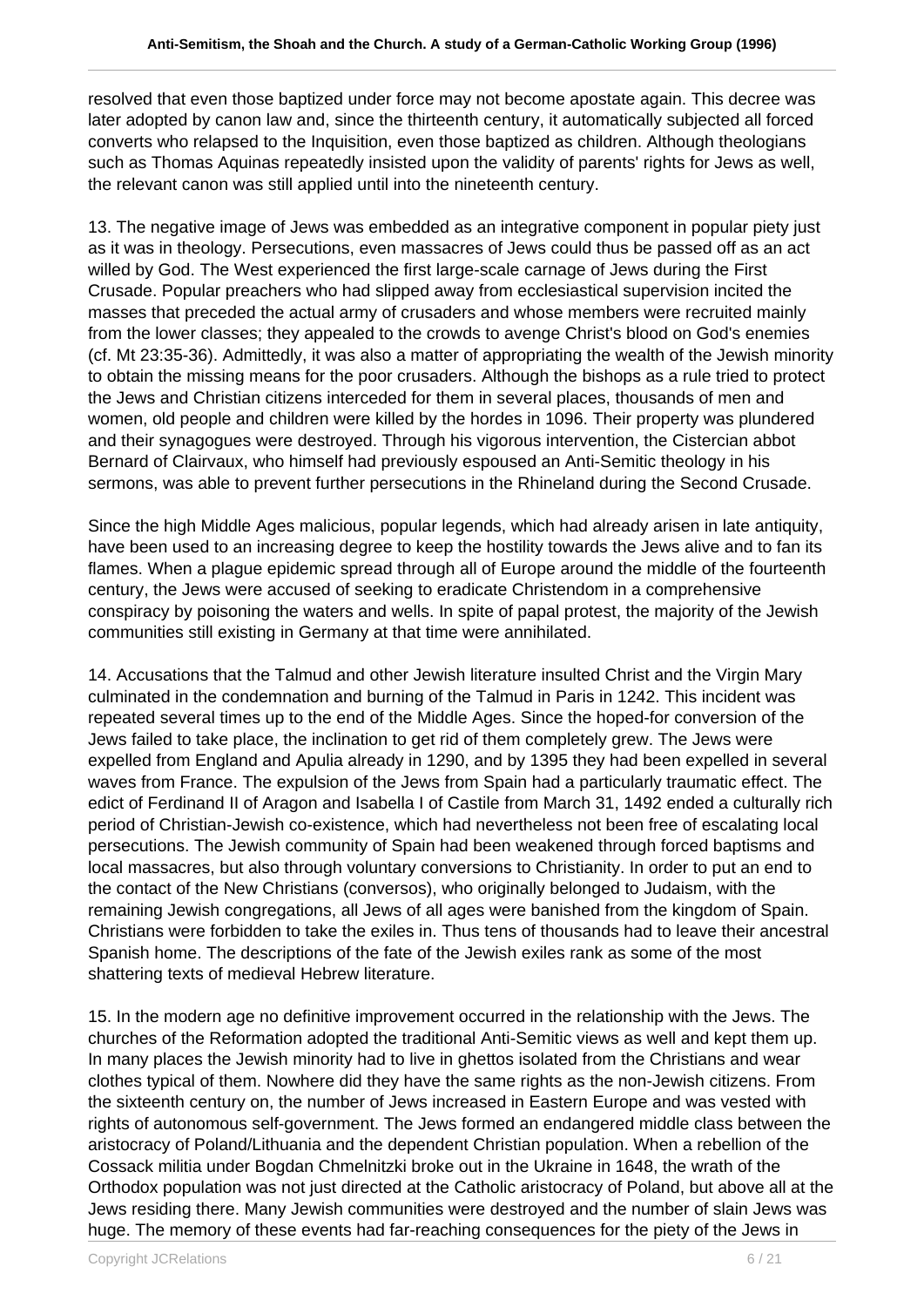middle and Eastern Europe where they kept their traditional way of living in their own districts or towns for a long time.

With the advent of the Enlightenment in Western Europe an effort was made to improve the legal status of Jews. To an increasing degree, civil rights were granted to the Jews, with variations from state to state. Most of the Jews had given up the isolated existence of the ghettos. They intensified their participation in the overall economic life. This, however, exposed them at once to the Anti-Semitic moods and deeds, which were triggered by the economic crises of the nineteenth century. Religious prejudice was on the decline, but could always be called back into play. Economic and social reasons for being hostile towards the Jews of Europe became more determinant.

#### **C. The Path into the Shoah**

16. A new form of Anti-Semitism arose in the nineteenth century with the hitherto unknown assertion that the Jews belonged to an inferior race. The ideologically-charged racial theory joined forces with the economic, political and cultural accusations against the Jews. One accused them of wielding a harmful and dangerous influence: they infiltrated the respective nations with foreign influences, dissolved the social order and exploited the citizens. Outside the Church in particular, the Anti-Semitism of the modern age triggered malicious discrimination and persecution. But it was so successful because it reckoned with the Anti-Semitic attitude of Christians for its purposes and knew how to make use of it.

17. A terrible concoction of racist, social, economic, political and religious Anti-Semitism was the precondition for the worst persecution of Jews of all times. Racist Anti-Semitism became the program of National Socialism. Hitler himself had already openly and aggressively advocated this Anti-Semitism before his political ascent. His Anti-Semitism was rooted in a pseudo-mystical nationalism, made use of pseudo-scientific arguments from anthropology and biology, and resorted to popular varieties of social Darwinism. Hitler declared that Jews were non-Aryans and therefore members of an inferior race. As early as 1919 he spoke of an "Anti-Semitism of reason." The National Socialist Anti-Semitism operated with a cold, callous pseudo-intellectualism in order to liquidate its victims on a massive scale.

When Hitler became German chancellor in 1933, a time of terror began for the Jews in Germany. Many of them lost their positions; Jewish stores were boycotted; books by Jewish authors were publicly burned; marriages between "Aryans" and Jews were forbidden. Gradually the Jews lost all their rights. Starting in 1938 they were forced to bear the name "Israel" or "Sarah". In the pogrom night of the 9th to the 10th of November, 1938, the synagogues in the entire German Reich were set afire and demolished. Stores and residences were plundered. About thirty thousand Jews were locked up in concentration camps and about one hundred were murdered.

At the Wannsee conference in Berlin on January 20, 1942 prominent Nazis and ministry officials discussed the implementation and coordination of the "Final Solution of the Jewish Question," i.e. of the systematic and complete annihilation of European Judaism. The conference methodically planned the unimaginable catastrophe, which we, following the Jews, call the "Shoah". All the important decisions about, measures for and actions of this persecution and extermination originated in Germany. About six million Jewish men, women and children lost their lives in it. The human dignity of those who managed to survive was wounded beyond cure.

18. The murderous rage of the National Socialists also struck other groups and peoples. In Germany alone tens of thousands of handicapped and mentally ill fell victim to secret campaigns of killing ordained by the state. After the military conflicts of the Second World War began, persecutional and annihilative measures were aimed at the intelligentsia of the Polish people and representatives of the Polish Church. Among the other victims of Nazi tyranny, the Sinti and Romany were fellow-sufferers with the Jewish people in a special way. This minority, which to a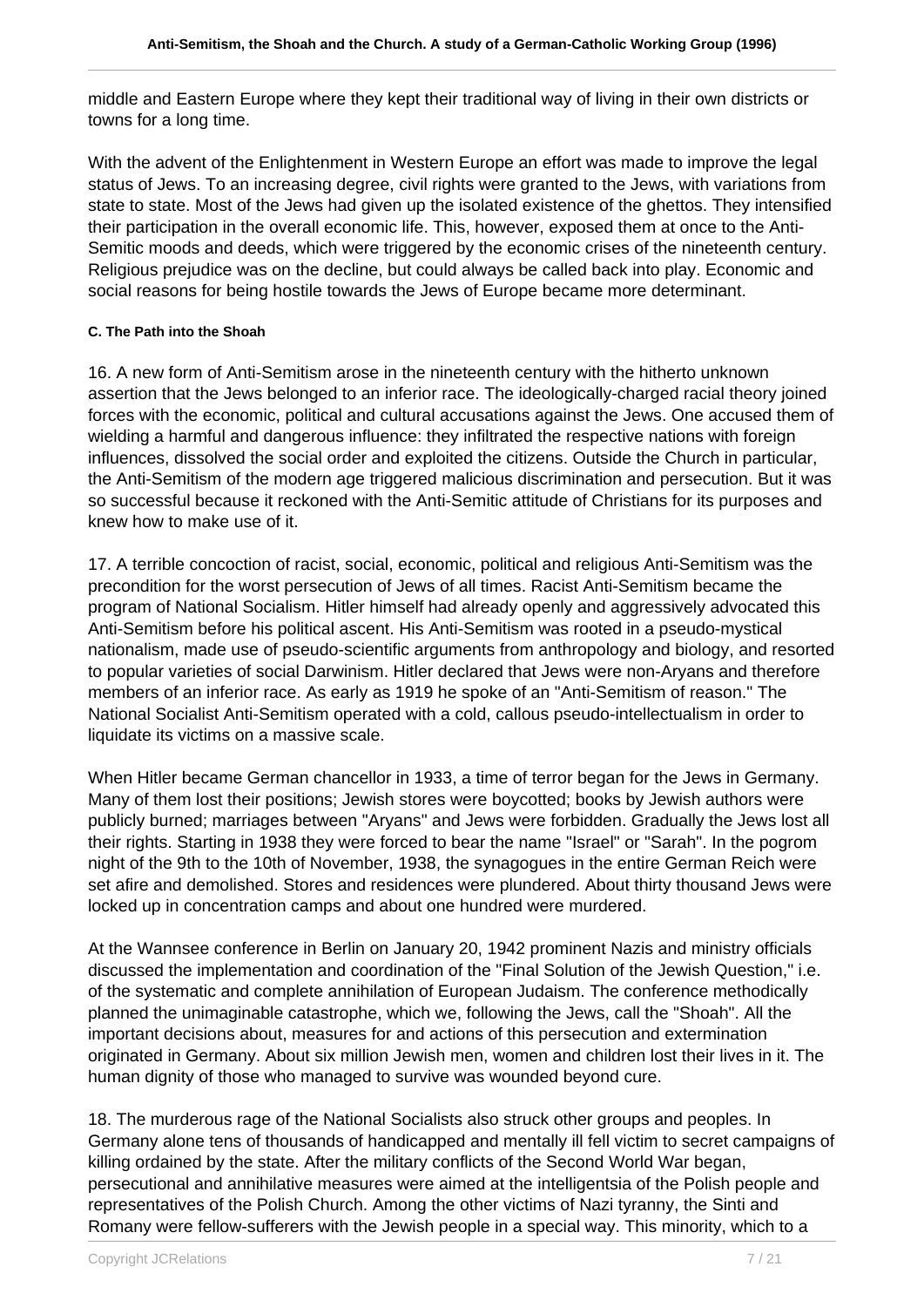large extent belongs to the Catholic Church and has witnessed a long history of persecution, has several hundred thousand genocide victims to mourn.

19. The National Socialists did immeasurable harm to many groups and peoples in Europe. The fact that they pursued the systematic annihilation of the Jews of Europe with inconceivable savagery forces us to ask time and again why the Shoah reached such a scale of terror and horror.

20. During the years of the Shoah the Church did not intercede on behalf of the Jews in a way Christian faith would have required. It could not have been unclear to any Christian at the time that Anti-Semitism is impermissible in moral terms and untenable in Christian terms. Popes Pius XI and Pius XII as well as bishops distanced themselves publicly from totalitarian National Socialism and declared that racism is incompatible with the foundations of Christian faith. $^2$  But with regard to the pogrom of November 1938 there were no official protests on the part of the German bishops. And during the Shoah no unequivocal, public, clear condemnation of this mass murder of the Jewish people ensued.

Pius XII as well as individual Christians supported the cause of the Jews so that more of them could be saved. Convents and monasteries hid Jewish men, women and children, often at great risk to themselves. Priests issued Jews fictitious baptismal certificates with which they could save themselves. But on the whole, the help provided by Christians and the protests issued by the official Church were too weak. There are many reasons for this failure. At that time the not unjustified concern played a role that the acts of cruelty of the National Socialists against the Jewish people would get even worse if there were a public defense of the Jews. People also thought they could not easily accept responsibility for the reprisals against the Church and individual Christians which were certainly to be expected if there were loud protest. Not least of all, in this situation the lengthy past history of Christian Anti-Semitism had an effect. The numerous prejudices against the Jews, which had been circulated in preaching and teaching, could hardly have permitted the emergence of a sense of solidarity with the persecuted Jewish minority. Thus Jewish men, women and children were exterminated without any successful and effective resistance on the part of the Church as a whole.

## **II. The Question of the Church's Complicity and Guilt**

21. Recalling the history of the relationship between the Church and the Jewish people makes clear "how negative the net result of the relations between Jews and Christians has been over two thousand years."<sup>3</sup> Just registering the fact of the historical burden is not enough. Over and above that, Christians and the Church should "for their part ... be able to see to what extent the responsibility is theirs." $4$  This has not yet happened as explicitly as necessary since Christians have only become more aware of their responsibility in a hesitating and conflict-ridden process of reflection. The Church, knowing that she is "in need of purification" and that she must therefore follow "the path of penance and renewal,"<sup>5</sup> has taken first steps towards acknowledging her responsibility.

#### **A. The Condemnation of Anti-Semitism by the Church**

22. The historical context of the Shoah induced the Second Vatican Council to formulate its Declaration on the Relations of the Church to Non-Christian Religions, Nostra Aetate, article 4. The Council declaration changed the relationship between the Catholic Church and the Jewish people in a decisive way. Concerning the hostility, discrimination and violence directed at the Jewish people and Judaism it stated: "Remembering, then, her common heritage with the Jews and moved not by any political consideration, but solely by the religious motivation of Christian charity, she deplores all hatreds, persecutions, displays of Anti-Semitism leveled at any time or from any source against the Jews." <sup>6</sup> The rejection of Anti-Semitism by the Council has been confirmed and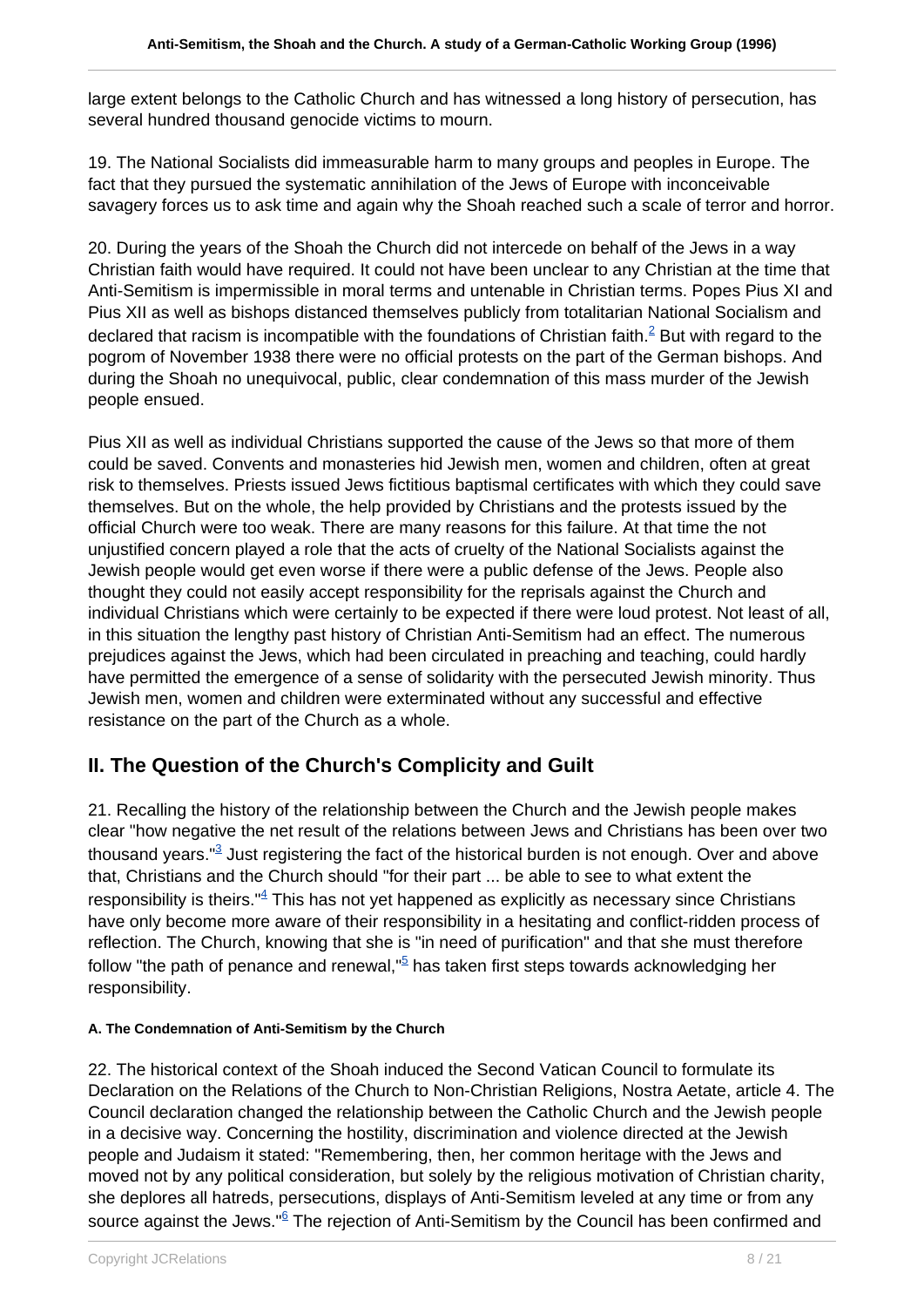expressed more precisely in several post-conciliar statements of the Apostolic See, numerous bishops, and bishops' conferences.

23. In its guidelines the Vatican Commission for Religious Relations with the Jews has shown how to account for the rejection of Anti-Semitism by the Council in practice. In the process it has denounced all forms of Anti-Semitism and discrimination as being opposed to the spirit of Christianity.<sup>7</sup> Anti-Semitism is "always in the process of reappearing under different guises." $8$  Like every other form of racism it is "a sin against God and humanity."<sup>9</sup> In the treaty with the State of Israel from December 30, 1993, the Apostolic See repeated "its condemnation of hate, persecution and every other manifestation of Anti-Semitism directed at the Jewish people or individual Jews anywhere, at any time and by any person. $10^{\circ}$  The Church thus counters the old and new forms of hostility towards and violence against the Jewish people with a clear and unambiguous vote of condemnation.

#### **B. The Challenge and Question for the Church**

24. It must be examined whether the clear and often repeated condemnation of Anti-Semitism defies the very history of the Church and her faithful. To be more precise: Does a share of the responsibility for the Shoah fall upon the Church because of her prior contribution to a climate which had been indifferent or even hostile to the Jewish people and Judaism and had prepared a ground for the Nazi persecution and extermination of the Jews in our century? This is both a necessary and painful question. Discussing it calls for an alert awareness of historical guilt and a well-developed sense for truthfulness.

25. The Church is aware "that certain traditions in Catholic thinking, Catholic doctrine, preaching, and the practice of the faith during the period of the Church Fathers and the Middle Ages contributed to the emergence of Anti-Semitism in Western society."<sup>11</sup> Pope John Paul II stated that, in the history of the relationship between the Church and the Jews, the injustice inflicted upon the Jews in Europe for centuries "had quite often been written into the thought patterns and moral structures." $12$  This statement has far-reaching consequences. The injustice written into the "thought" patterns" has been called a "teaching of contempt"<sup>13</sup> regarding the Jewish people and Judaism. In the course of a long history, anti-Jewish motifs, prejudiced ways of thinking as well as unjustified accusations have found their way into the theological, liturgical, catechetical and artistic tradition of the Church. They constituted a constant in theology and became common Christian property. The unfriendly way of thinking and speaking found expression in moral conduct and eventually was incorporated into the "moral structures".

26. We must indeed acknowledge: In the teaching practice of theology and in the living practice of the Church of many centuries, an injustice is present which has been incorporated into thought patterns and moral structures. It was one element on the way to the Shoah. On the other hand it would be "unfair and untrue to blame Christianity for this unspeakable crime."<sup>14</sup> Christendom did not cause the Shoah and did not set it in motion. All the important decisions, measures and actions, which led to, the extermination of Jewish men, women and children in Europe originated with the National Socialists in Germany. Although those people who conceived, planned, organized and carried it out were for the most part baptized and had experienced a Christian upbringing, they denied the Gospel with their thinking and action in a fundamental and shocking way and trampled it underfoot. Nevertheless, their conduct raises the grave question of why the Church and her faithful were unable to keep the perpetrators from their criminal ways.

#### **C. Confession**

27. The examination of conscience, in particular by the German Church, attests a growing understanding of the distressing circumstances of that period. On the 50th anniversary of the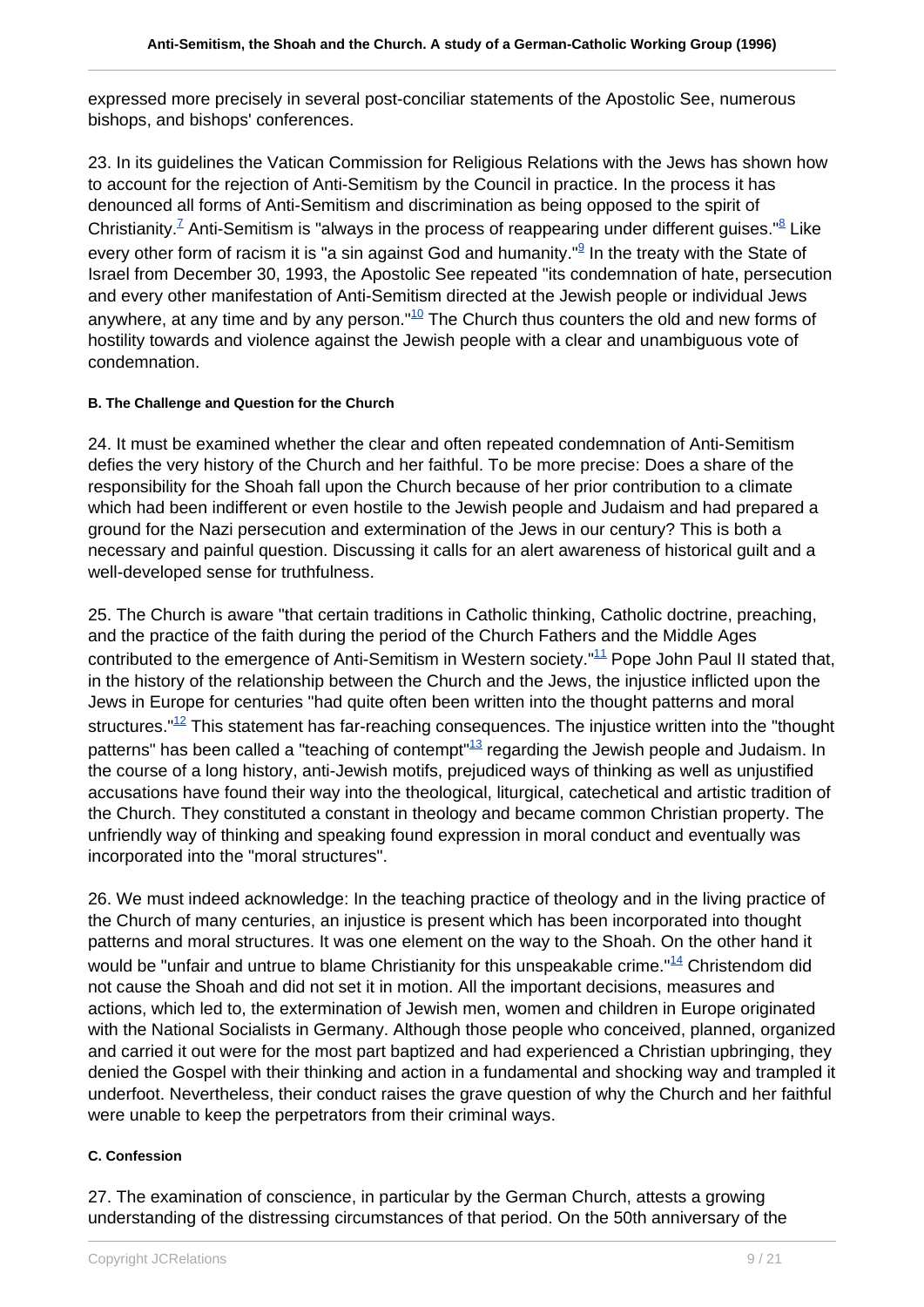liberation of Auschwitz, January 27, 1995, the German bishops stated: An anti-Jewish attitude, also in the ecclesiastical sphere, "contributed to Christians not offering the necessary resistance to racist Anti-Semitism in the years of the Third Reich. In many cases there was failure and guilt among Catholics. Not just a few let themselves be won over by the ideology of National Socialism, and they remained indifferent when crimes were committed against Jewish property and life. Others encouraged the crimes or even became criminals themselves. It is not known how many were shocked by the disappearance of their Jewish neighbors and yet did not find the strength to protest openly. Those who did help to the point of risking their own lives were often left on their own. It troubles us deeply today that there were only individual initiatives on behalf of persecuted Jews and that there was no public, explicit protest even during the pogroms of November 1938 when hundreds of synagogues were burned and devastated, cemeteries desecrated, thousands of Jewish stores demolished, countless residences of Jewish families damaged and plundered, and people derided, maltreated and even murdered. Looking back at the events of November 1938 and at the twelve-year tyranny of the National Socialists brings us face to face with the heavy burden of history. It reminds us 'that the Church, which we profess to be holy and honor as a mystery, is also a sinful Church and in need of repentance' (Message of the German bishops on the occasion of the 50th anniversary of the November pogroms of 1938).

There is also an ecclesiastical dimension to the failure and guilt of that period. We recall this by citing the testimony of the general synod of the dioceses in the Federal Republic of Germany: 'We are the country whose recent political history was blackened by the attempt to exterminate the Jewish people in a systematic way. And during the period of National Socialism we were, when seen as a whole and in spite of the exemplary conduct of individual persons and groups, undeniably a church community that went on living with its back turned to the fate of this persecuted Jewish people, a community that let its perspective be too strongly determined by the threat to its own institutions, and one that remained silent about the crimes committed against the Jews and Judaism.... The practical integrity of our desire for renewal also depends on the admission of this guilt and on our willingness to learn from our country's and also our Church's history of guilt' (Resolution 'Our Hope,' November 22, 1975). We ask the Jewish people to hear this message of repentance and desire for renewal. $15$ 

28. The message of the German bishops confesses failure and guilt. The bishops are speaking in the awareness that the attempt to exterminate European Jews in a systematic way originated in their country. For the examination of conscience by both the Church as a whole and the Church in the countries occupied by and at war with Nazi-Germany, the perspective is different. Here, for example, one can point to public episcopal protest after the November pogroms of 1938. Or one should call to mind the suppression of the hierarchy after the occupation of a country, as in Poland. Recalling the assistance given by Christian men and women, the representatives of the Orthodox Church, or the Apostolic See to the Jewish victims also identifies many names and exemplary actions. And yet there is manifold cause for the Church as a whole to examine her conscience. The words of the apostle Paul already verify this: "If one part suffers, all the parts [of the one body] suffer with it" (1 Cor 12:26). At the same time an examination of conscience has validity in view of the complexity of the connections between complicity and guilt on the path to the Shoah. Throughout the centuries there was hostility towards the Jews and Judaism among Christians and in the Church. It is an element in the history of the whole Church.

29. In a proclamation and theology, which had lasted for centuries, there was no provision for the continuation of Judaism as a way of life and faith in God's plan of salvation. It was an enigma. The existence of Jews as Jews seemed abnormal. What appeared to be obsolete in Christian thinking was not given proper attention in situations of peril. The Christian perception of the actual situation of the Jewish minority was impaired when the danger became life threatening. A longstanding theology and proclamation had soothed the consciences and weakened the ability to show solidarity and resistance when the National Socialist Anti-Semitism surfaced in Germany and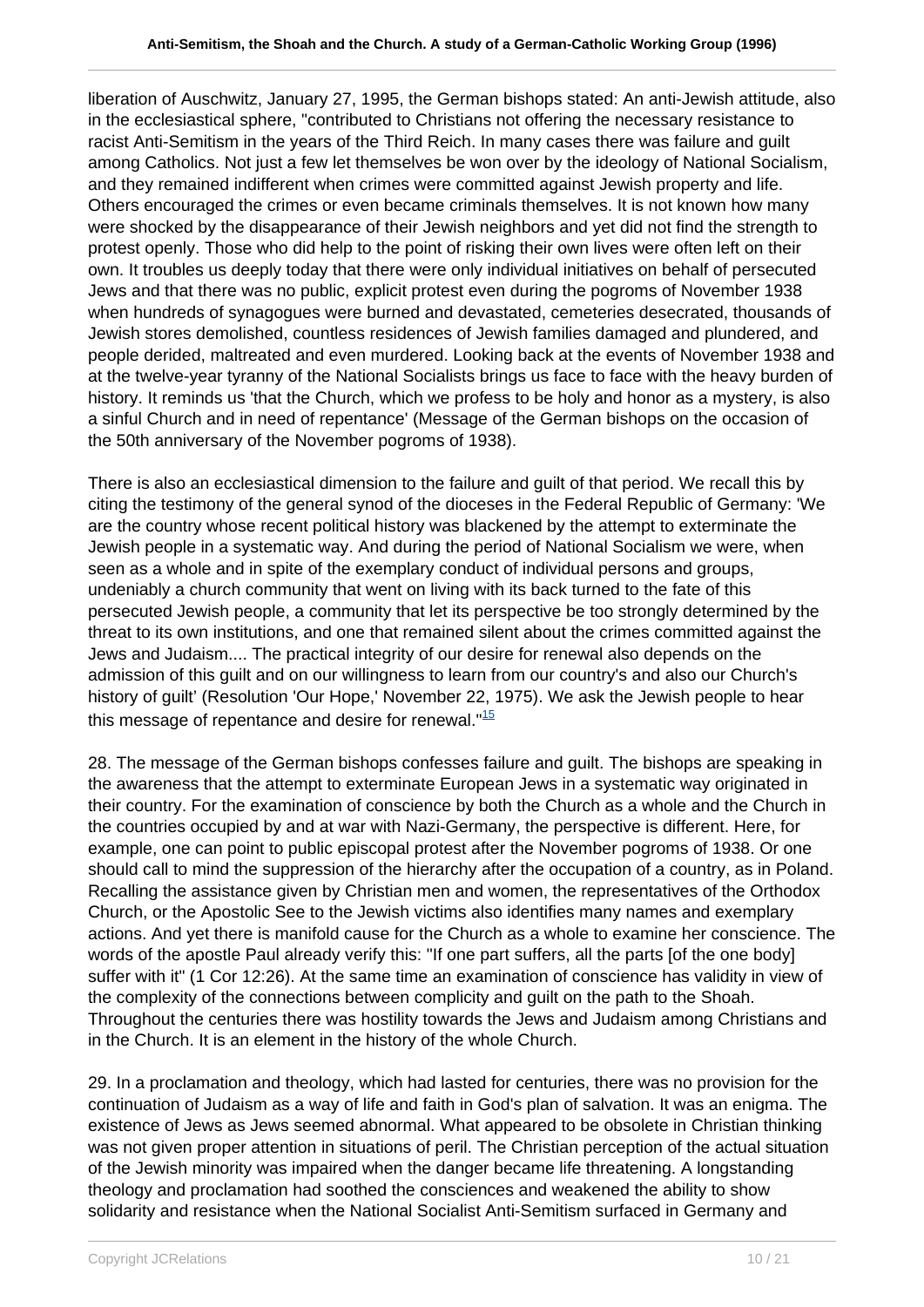Europe with its brutality and criminal energy. Along with their bishops, many Christian men and women were so biased in their view that God's covenant with Israel had been revoked and that the contemporary existence of the Jewish people was an anachronism that they did not have the necessary clear-sightedness to see the evil of National Socialism's Anti-Semitic persecution and also did not stand in its way. Thus the manifold guilt among Christians and in the Church came about: the guilt for not having done what is good as well as the guilt for having done evil, the guilt for silence and repressing the facts; the guilt for denial and for having failed to give assistance, as well as the guilt for having been absent where protest, help and protection were necessary and possible.

30. The Church as a whole recognizes a connection between the longstanding "teaching of contempt" regarding the Judaism and the brutal Anti-Semitism in the modern age of the West. The history of failure and guilt with regard to the Jewish people is a part of her history. The Church regrets this. She feels shame and recognizes the necessity of repentance. In view of the failure of the Church and the faithful with respect to the Jewish people, we confess with the testimony of St. John: "If we say, 'We have not sinned,' we make him [God] a liar, and his word is not in us" (1 Jn 1:10). The Church thus confesses that she bears a share of the responsibility for the Shoah and has placed herself under a burden of quilt with respect to the Jewish people and Judaism. $^{16}$ 

## **III. Tasks for the Church Arising from the Memory of the Shoah**

31. Recalling the history of the relationship between the Church and the Jewish people has made us aware that there have always been "some who were disloyal to the Spirit of God in history."<sup>17</sup> The examination of conscience and reflection in the face of the Shoah are supported by the admonition of the Second Vatican Council: "Consequently, if, in various times and circumstances, there have been deficiencies in moral conduct or in Church discipline, or even in the way that Church teaching has been formulated - to be carefully distinguished from the deposit of faith itself these should be set right at the opportune moment and in the proper way. $18$ 

32. The following reflections stand in the service of the renewal or the duty to set things right recommended by the Council. With them we want to encourage the taking of the Bible seriously, which is held in common with Israel, and to submit hermeneutical instructions for those New Testament statements, which have many times been the source of Christian-Jewish controversy. The remarks reflect on the experience of the Shoah as an admonition for special caution and responsibility when we speak about God as savior and redeemer. Ecclesiological considerations ask about the implications of the continuing polarity of Church and Israel. Finally we will investigate the initiatives for an ethics of life, which seeks to be attentive to the voice of the million fold victims of the Shoah.

#### **A. Taking the Biblical Message and the Historical Facts Seriously**

33. A renewal of the relationship between Jews and Christians in the shadow of the Shoah requires that the Church treat her Holy Scriptures with more sensitivity. The Church must open herself in earnest to the insight that primitive Christianity as a whole had to rely on the Holy Scriptures of Judaism to be able to understand and convey the significance of Jesus of Nazareth. In primitive Christianity there was no "Old" Testament in the sense of a second-rate, past or obsolete source of revelation. On the contrary, the Holy Scriptures of the Jews were enlisted within the context of their Jewish milieu. Nowhere in the New Testament does it state that the Bible of the Jews had ceased to be the holy book of the Jews because of this enlistment in early Christianity. There is no primitive Christian splitting of the two Testaments. It was not possible for early Christianity to recognize the significance of Jesus apart from the basic beliefs of the Jewish Bible. The persuasive power of the early Christian scriptural evidence for the uniqueness of Jesus depended on Israel's Bible. The New Testament interpretation of the life and fate of Jesus was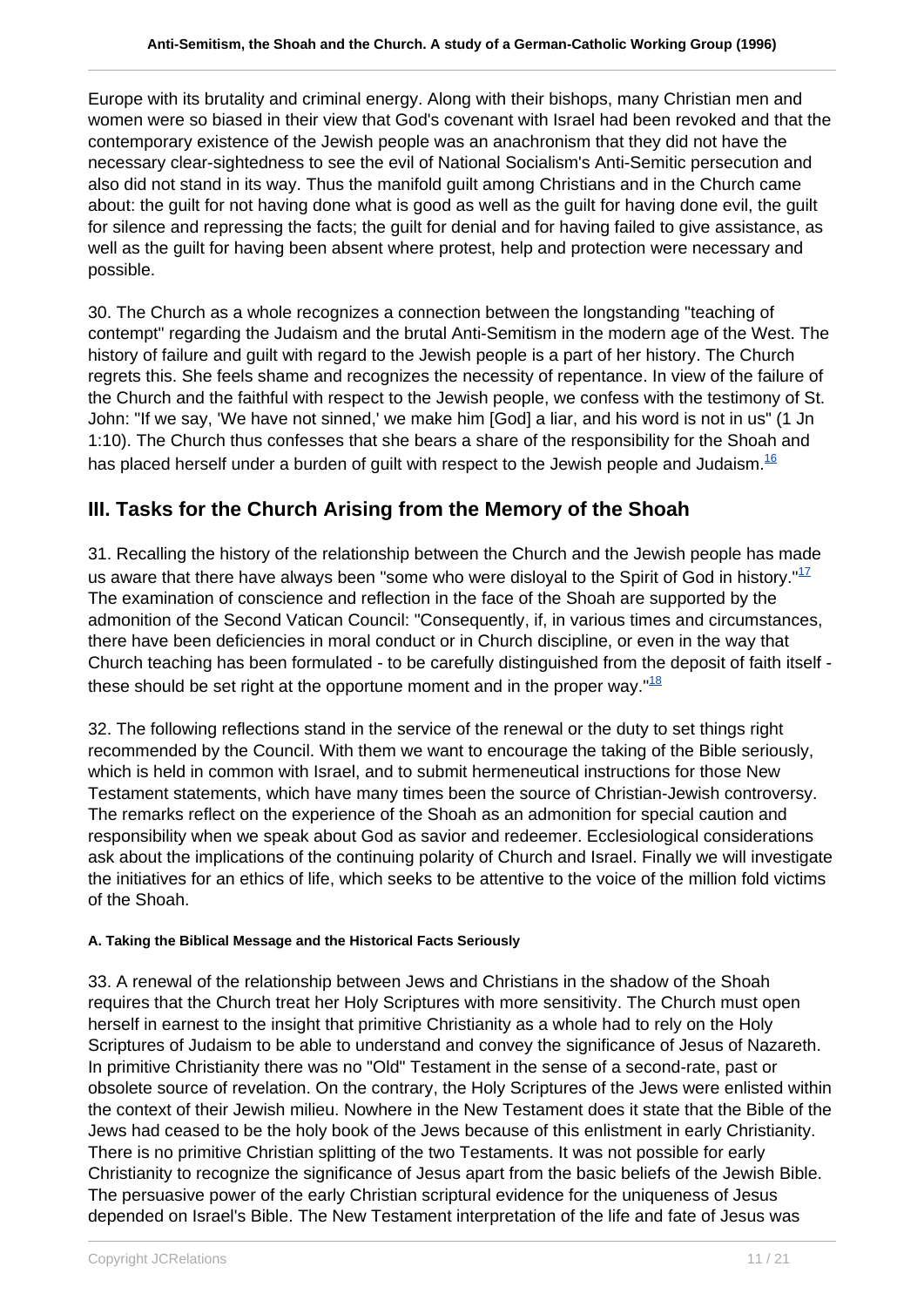done in the light of Judaism's Holy Scriptures.

34. The use of the Jewish Bible by the oldest form of Christendom is the precondition for the God of Jesus and the God of Israel, the God of Christians and the God of Jews being one and the same God. The disastrous differences and alternatives which were later asserted in the proclamation of the Church - and not seldomly so - did not exist. The Jew Jesus of Nazareth was interested in nothing other than the truth of Israel's faith in God. He called upon his contemporaries to recognize this truth. Neither that which Jesus wanted nor that which primitive Christianity ultimately proclaimed throughout the world focused on a new religious principle next to or opposed to that of Judaism. For Jesus the disastrous drifting apart of Christianity and Judaism was also not preconditioned by the controversy and separation which resulted from acknowledging him (Mt 10:16-39; 24:9-14, et al.) since these conflicts took place in the inner-Jewish context. For primitive Christianity as well, faith in Christ lay within the interpretational possibilities of the Jewish Bible. Here the Jewish Bible is not downgraded to a document, which is merely a record of the prehistory of Christianity.

35. Above all, early Christianity developed its faith that Jesus had been raised from the dead by consistently transferring titles to Jesus, which the Jewish tradition had held ready for the judge or redeemer at the end of time. According to Jewish thought those final days had to have dawned with his having been raised from the dead. These titles were above all the following: Son of Man, Lord, Christ-Messiah, Son of David and Son of God. Each of these titles had its own special place in Jewish tradition. None of these titles could be expressed or understood without this Jewish context. For this reason, however, the development of the oldest Christology of primitive Christianity depends on Judaism. And the christological additions of the later centuries have their justification by their not contradicting those first christological statements, which are completely indebted to the Jewish tradition. This Jewish beginning belongs to the foundation of every Christology.

36. The Church must again take on the challenge that the writings of the New Testament contain statements (cf. 1 Thes 2:14-16; Mt 27:24-25 or Jn 8:43-44), which have sanctioned Anti-Semitism and seem to be able to do this as well.

When we deal with these passages it does not suffice to cite other passages from Paul (cf. Rom 11:25-27), Matthew (cf. Mt 23:2-3) or John (cf. Jn 4:22), which present a more positive picture of the Jews. Such positive proofs do not expunge those other negative statements from the normative documents of the Church. Neither can the statements be dismissed by pointing out that, to a large extent, primitive Christianity was a child of its times and had only shared the common resentment of the pagan world against the Jews. It is of little help to mention that the Anti-Semitic statements of the New Testament went no further than the hostile pronouncements which Jewish groups at the time of primitive Christianity and even Jesus of Nazareth himself (cf. Lk 7:31-35 or Lk 11:29-32) formulated against their Jewish contemporaries. Christianity has transmitted these Anti-Semitic statements of the New Testament through history up into the present and has often furnished them with a dangerous explosive force in other historical contexts.

Instead of all this, the decisive reason for all New Testament hostility to the Jews demands new recognition. It is the fact that the first disciples of Jesus already failed to convince the rest of the Jews that Jesus had been raised and is the Messiah. With the gradual separation of the Church from Israel in the New Testament at the end of the primitive Christian period the disappointment over the Jews having retained their own traditions became apparent.<sup>19</sup> It found its expression in polemical and aggressive statements which are not valid under any circumstances for all times. The general failure of the mission to the Jews by the "Church from the peoples" up to the present time remains a basic experience of the Church, which demands a new theological interpretation.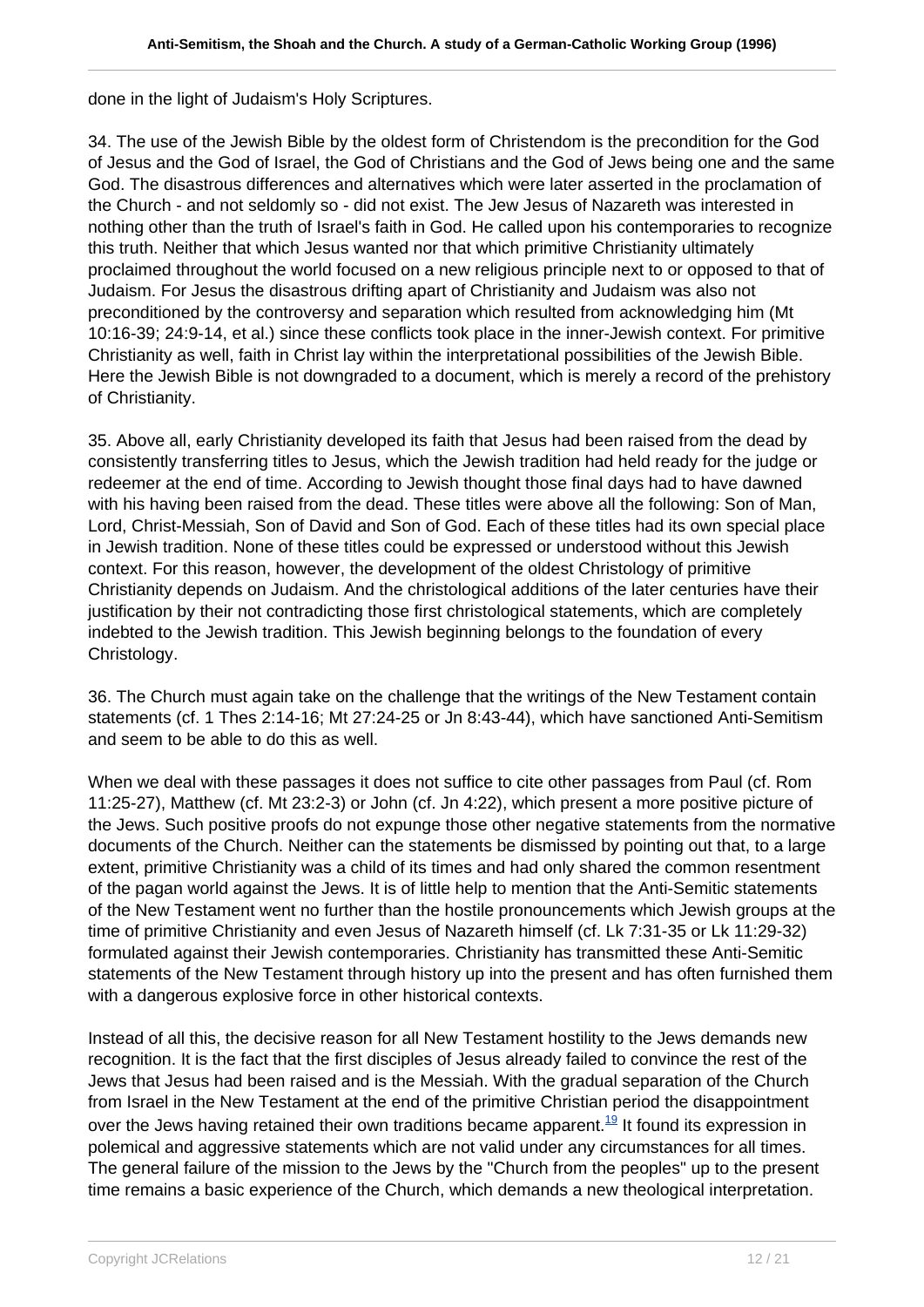37. Pejorative ways of speaking about Jewish "law" have established themselves in Christian theology. They do not convey what early Judaism understood by the "commandments and prohibitions of the Torah." Within Christian theology the term "law" is often affixed to questions, which arose in the age of the Reformation and which, one tried to project back into Jesus' relationship with his Jewish surroundings. The issue here is the question of justification by "faith" or "works". The "work" is assigned to a petty and portentous piety which one depicts as typically Jewish. In reality, however, that comprehensive notion of "Torah" was already evolving in early Judaism, which later flourished in the Talmudic period. Beyond the pluralism of early Judaism, the Torah is by no means a collection of casuistically stylized rules and prohibitions, but instructions for a successful life, which have their equivalent in the order of creation itself (cf. Sir 24:22-31). For the oldest layers of the Jesus-tradition it cannot be demonstrated that the Torah and the accompanying halakhah were called into question in a fundamental way. On the contrary, obedience to the commandments and prohibitions of the Torah initially defined Palestinian Jewish Christianity. An actual discussion of the relevance of the law to salvation is missing in the Jesus traditions of the synoptic gospels. The gospel of Matthew, as well as Q which precedes it, expressly maintains (Mt 5:17, cf. Lk 16:17) that the Torah and halakhah are still in force. Only within the framework of the gradually unfolding mission to the Gentiles and with reference to the authority of Jesus were parts of the law annulled, without, however, questioning the importance of the "commandments" for salvation (cf. in addition Mk 10:17-19).

38. How Jesus' death on the cross came about and who should be held responsible for it remain urgent questions. For centuries Christians have attributed the blame for Jesus' death to the Jews in a sweeping fashion. For this reason the Jews were held to be "Godkillers",  $\frac{20}{1}$  and because of this accusation they were mercilessly persecuted time and again in the course of history. For theological and ethical reasons it has never been possible to justify this accusation. Upon closer examination of the New Testament Scriptures we must say that it is also untenable on historical grounds. The connection established by the evangelist Mark (Mk 3:6) between the early deeds of Jesus in Galilee and his death in Jerusalem has no historical basis. The evangelist, who was writing from the perspective of the later, early Christian controversy with the Pharisees, placed this connection at the beginning of Jesus' preaching. It is striking that the same evangelist does not mention the Pharisees in the account of the passion. $\frac{21}{2}$ 

The conflict in which Jesus died is by no means the climax of a long dispute between Jesus and the Judaism of his time. Nor is it the result of an argument about Jewish law. The condemnation of Jesus probably occurred because of a prophetic, symbolic action against the Temple in Jerusalem, which is still discernible in the text about the cleansing of the Temple (Mk 11:15-17). At that time the Temple was the site of the political co-operation between the Roman force of occupation and the Sadducean priesthood, which supplied the Jewish leadership. Whoever attacked the Temple and relativized it through a prophecy (cf. Mk 14:58) was revolting against the temple-state system in the province of Judea, a system which had been installed and legitimized by the Romans. Jesus' utterance against the Temple (Mk 14:58) constituted rebellion ("perduellio") according to Roman law. According to Jewish law the same prophecy corresponded to the offense of blasphemy, which stood under the threat of death (cf. Jer 26:1-19). According to what we know today, the condemnation of Jesus to death on the cross took place in a proper trial and according to the stipulations of a Roman (and Jewish) capital jurisdiction, which acted in a juridically accurate manner. Neither at that time nor today do these historical findings permit an allocation of guilt to the Jews.

39. It is indisputable that here is a basic stock in Christian theology and eschatology, in ethics and liturgy, which comes from the Jewish tradition. One must, however, be skeptical whether the relationship between Jews and Christians can be put right simply by searching for what they theologically hold in common since this common ground has always been there. It has almost never protected the Jews from being treated with contempt by the Christians. Not least of all, the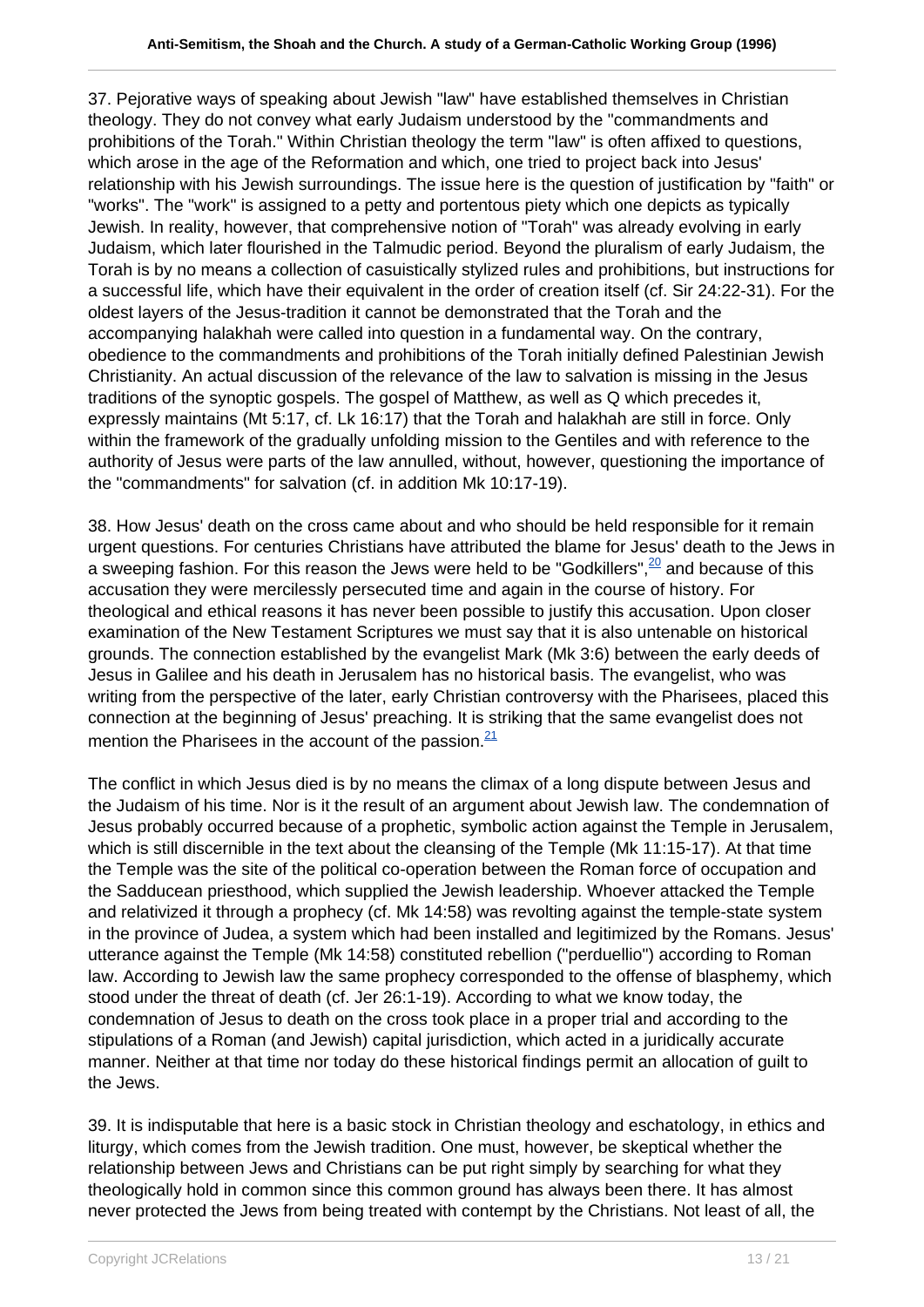future relationship between Christians and Jews will depend on whether Christians acknowledge the theological traditions of Judaism in their autonomy and their particular theological dignity, i.e. whether they, following in the footsteps of the Bible (cf. Rom 11:17-24), relinquish the absolute claim of Christianity with respect to Judaism.

#### **B. The Shoah and Speech about God the Redeemer**

40. Reflecting on the Shoah raises questions, which do not even stop at faith in God and speech about God. The Shoah dragged the very people into extermination who were the intended recipients of God's election and promise: "I will make of you a great nation, and I will bless you; I will make your name great, so that you will be a blessing. I will bless those who bless you and curse those who curse you. All the communities of the earth shall find blessing in you" (Gn 12:2-3); and: "But you, Israel, my servant, Jacob, whom I have chosen, offspring of Abraham my friend you whom I have taken from the ends of the earth and summoned from its far-off places, you whom I have called my servant, whom I have chosen and will not cast off - fear not, I am with you; be not dismayed; I am your God" (Is 41:8-10).

41. The suffering of the innocent, of the tried and true, and especially of children has always driven people to ask the desperate question of why, to what purpose. The evil committed in the Shoah and the suffering endured there seem to be to an increasing degree proof for the absence, silence or non-existence of God. Faith cannot ignore this evil and suffering. Theology as speech about God cannot remain untouched by the Shoah.

42. The Jewish people have often wrestled with their God in the face of suffering, and in times of decline they have asked: "Whom are we to depend on other than our Father in heaven?" (Sota IX, 14-15). Jewish victims in the death camps also questioned in this way, held on to their God, and went to their deaths with the profession "Hear, O Israel" or the melody "I believe." The faith of others was destroyed. For those who lost their faith, despair and anger could lead to their cursing God. But it also occurred that victims who had been alienated from their religious tradition found their way back to faith in God in the camps of the Shoah. Many of the victims - numbed and weakened by the horrible experiences - were incapable of an explicit response, whether of faith or of negation.

Later attempts to insert the Shoah into the thousand-year-old history of suffering of the Jewish people did not remain without contradiction. Some have tried to respond to the experience of the Shoah with biblical and post-biblical testimonies of faith and to speak of the "hidden face" of God (cf. Is 54:8). Others have emphasized the uniqueness and incomparability of the Shoah; here discourse about a "new Sinai" as a revelation of the death of God is encountered. The reproach has been voiced that God's creation has turned out badly for him or that he could or would no longer interfere in the course of history once it started. Or God has been called to account with other bitter complaint. This has been countered with the objection that only the human person who has done the evil needs to account for it. On the contrary, the Shoah has revealed the necessity of believing in God and of not giving up the hope for salvation and redemption. One has spoken of a "commanding voice from Auschwitz" which admonishes the Jewish people to be faithful to their God in order to prevent a posthumous victory of National Socialism. In objection to this it has been said that, according to Jewish tradition, one must include the belief that God has mercy on those murdered after their death and rewards their faithfulness in the resurrection with everlasting life. Finally there is a lamentation, which presents itself as a document from the last hours of resistance in the Warsaw ghetto; the one praying the text refuses to let go of God no matter what has befallen him in terms of evil, pain and absurdity. He attests to a love of God, which holds on to God in spite of all that has discouraged this love: "You have done everything to keep me from believing in you. In case you think you will succeed in diverting me from my path, I say to you, my God and God of my fathers: You will not succeed." People who had suffered from the absence of love affirmed the justice and love of God - in prayer.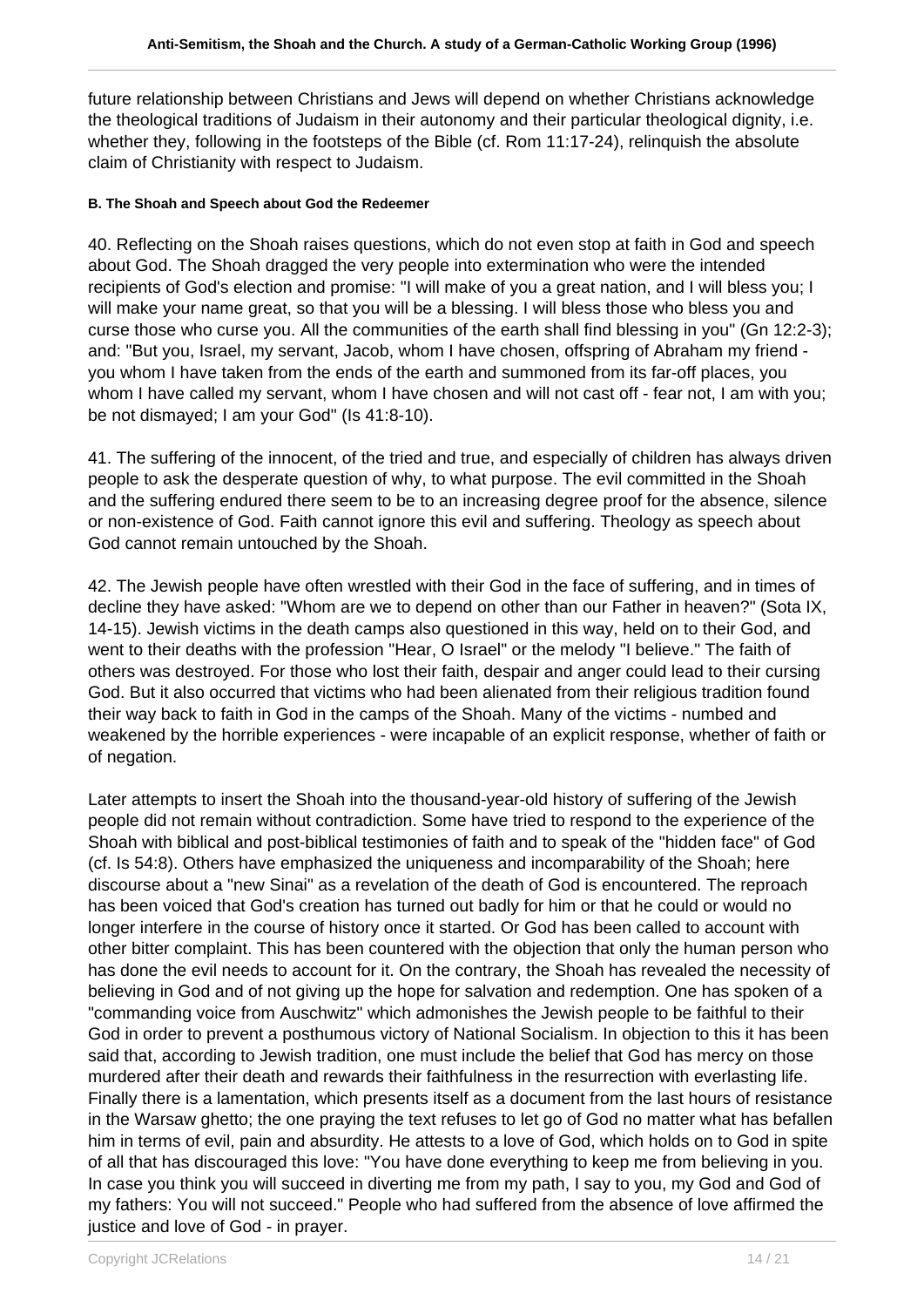43. From the perspective of Auschwitz it can become clear anew: Prayer is the search for the face of God (cf. Ps 27:8,10; 42; 63:2-4), which is hidden in the world. It is precisely God's withdrawnness that lets us ask for him, lament before him and seek him. Especially in his suffering and death Jesus searched for his father in this way with the words of the psalm: "My God, my God, why have your forsaken me?" (Mk 15:34), and in this he proved himself to be the "Son of God" (Mk 15:39).

44. Prayerful lament facing God shows a way to speak about God, which bears in mind the suffering of the people and of the Shoah. God cannot be reduced to orderly formulae. He cannot be enclosed in unassailable definitions. He is and remains mystery, about whom the prophet says: "For my thoughts are not your thoughts, nor are your ways my ways, says the Lord" (Is 55:8). God's mystery turns into dark incomprehensibility in the face of suffering. This incomprehensibility makes a counterprayer out of the prayer from the Warsaw ghetto: "I cannot praise you for the deeds you tolerate. But I bless and praise you for your awful greatness which must be powerful if even that which is happening now does not impress you.... Stop proving your greatness by striking the unfortunate." The incomprehensibility of suffering is a part of the incomprehensibility of God. The question disquiets many hearts: Where was God in Auschwitz? No one has the authority to forbid the question. Who would have the strength to answer it? The question and the complaint inherent in it also have their place in theology. In view of the unfathomable history of suffering in the Shoah theological discourse neither silences the questions nor causes them disappear.

45. Self-assured and arrogant speech about God does not know about the ferocity of the challenge because of the ills, suffering and evil in the world. Such speech has not yet experienced the doubt caused by the Shoah. It is not a demonstration of the strength of theology and its discourse about God when one observes so little of humanity's history of suffering in it. The right way to speak about God contains something of a cry for the rescue of the victims and those suffering unjustly. It knows the language of doubt and danger. It knows about the right to lament and cry out. The mysticism of suffering from God is not foreign to it. It still hears the cry of Jesus on the cross and is close to the cry of this godforsaken one who will not let go of his God. Right speech about God is not a detached doctrine about God. Since it is speech from the heart it expresses the longing of one who has experienced darkness, misfortune and hostility and who is on the lookout for God as savior and shepherd (cf. the context of psalms 22, 23 and 24). And yet it is an open question whether humans also experience God as shepherd of their ways. This has often been forgotten in the history of speech about God. The confrontation with the Shoah makes us aware of what has been suppressed many times.

46. Speech about God as savior and redeemer as well as the understanding of salvation have fallen under the shadow of the Shoah. The Shoah darkens the transparency of history and destroys any naïve optimism with respect to the meaning of history. It masks that history stands under the rule of God. Above all it asks about the reality of redemption which the faith of the Church connects with Jesus Christ.

47. In its changing history Israel does indeed experience various kinds of deliverance by God. In the Bible, especially in times of distress, it extols the liberation from the slavery of Egypt and rescue in the face of death (Ex 1-15). Its teachers and prophets recall this pivotal experience of deliverance in situations of danger, affliction, apostasy or exile to call upon God, to admonish or console the people, or to strengthen them in the hope for God's renewed assistance (cf. Am 9; Ez 20; Is 43, 51-52 and passim). In the revelation of his name to Moses as "I shall be there as who I am, shall I be there with you" (cf. Ex 3:14) God gave the pledge: Just as he now desires to be there in the slavery of his people in a helpful way, so he will be "there" with them always anew, helping, saving, redeeming. It is God who then also leads Israel out of exile in Babylon (Is 48f; Jer 16 or Ez 34). According to the New Testament Jesus is actually "leader and savior" (Acts 5:31) who led people out of the reign of death to "free those who through fear of death had been subject to slavery all their life" (Heb 2:15). He is the leader in whom, according to the liturgy of the Easter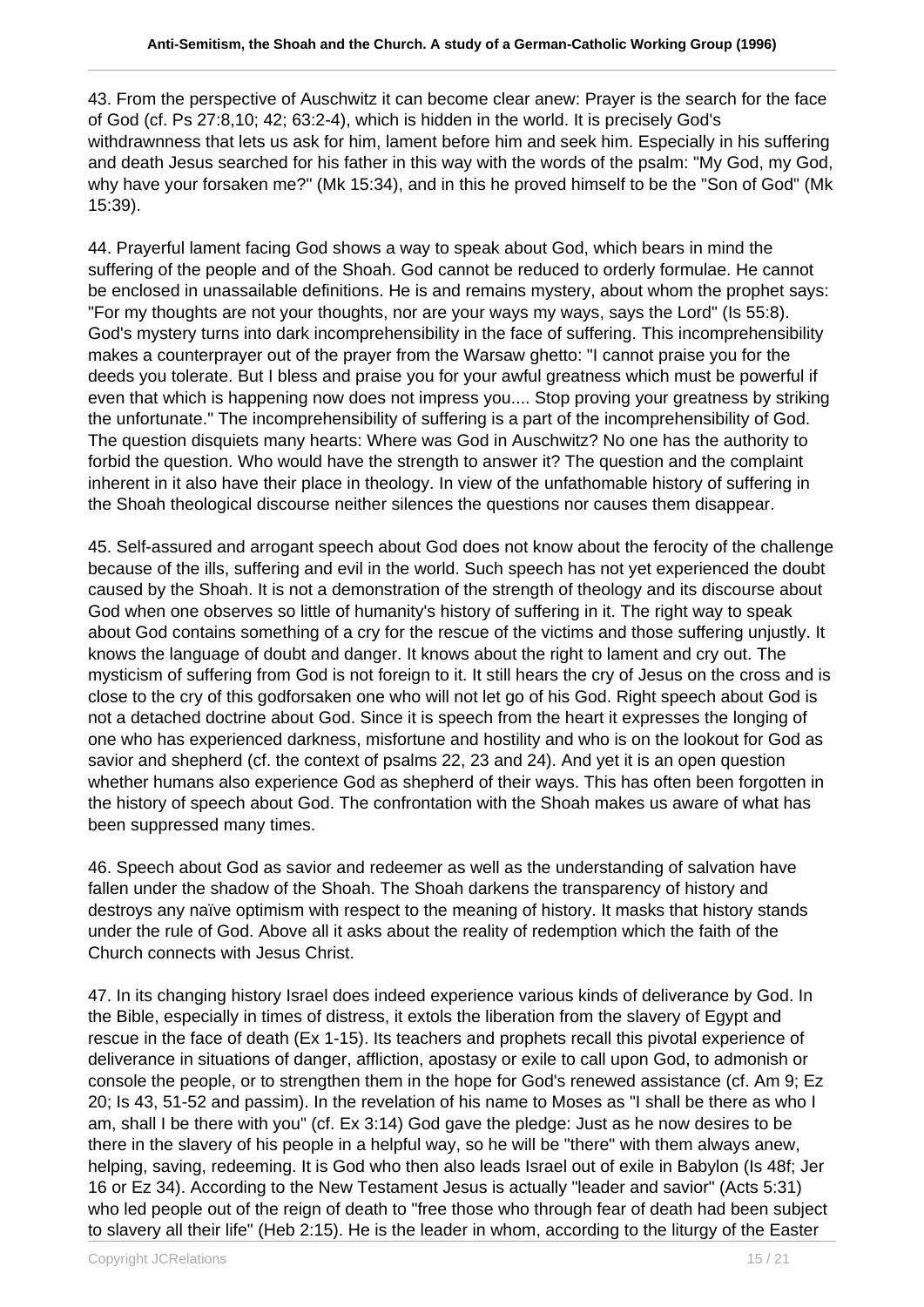vigil, God himself leads the people through the waters of baptism, giving them a share in the "heritage of Israel." $^{22}$  In the biblical name of God as "savior" (Hb 3:18; Is 43:11; cf. Lk 1:47 and passim) a promise of salvation is contained. The promise not only refers to the redemption from sin, guilt and death, but also to the salvation and liberation from historical situations of human suffering.

48. But where the salvation promised in the Bible many times fails to happen, the promise appears to be revoked and taken back, and it seems that salvation has not yet occurred. The Shoah in particular radicalizes the serious Jewish objection to the Christian understanding of redemption. The objection states: "We are not been redeemed." It argues: Facing the reality of creation as it is, one cannot speak of a redeemed state of creation. History would have to take a different course and the world would have to look different if they were redeemed. Above all, the victims of the Shoah who lost their battle for their lives because the world deserted them testify: We are not really redeemed. When Jews say the world has not yet been reconciled, Christians do not need to contradict this.

The Shoah is a blow to faith, which cuts deeply. The Shoah is not the end of faith. The horror of the Shoah and the cry for redemption remain.

#### **C. The Church on a Common Pilgrimage with the Jewish People**

49. Within the context of reflecting on the meaning of the Shoah, the Church has rediscovered her own bond with the Jewish people and has shown it in an increasingly clearer light. For the Second Vatican Council these ties belong to the essence of the Church; they become present in the act of self-reflection: "Sounding the depths of the mystery which is the Church, this sacred Council remembers the spiritual ties which link the people of the New Covenant to the stock of Abraham.<sup>"23</sup> From this statement Pope John Paul II drew the conclusion: "For us the Jewish religion is not something 'exterior', but belongs in a certain way to the 'interior' of our religion." $24$  There are therefore "unique connections between Christianity and Judaism: The two are 'connected on the level of their own identity' (John Paul II on March 6, 1982), and these connections 'are based on the plan of the God of the Covenant' (ibid.).  $\frac{25}{5}$ 

50. Theologians are discussing the question of whether the connection of the Church to Judaism must not be taken into consideration in the doctrine on the marks of the Church as one, holy, catholic and apostolic. Following the instruction of the Letter to the Romans, ecclesiology will emphasize more emphatically the meaning of the Church as that which has "come to share in the rich root of the olive tree" (Rom 11:17). The root is Israel - to this day. The bond "which binds the Church to the Jews and Judaism<sup>"26</sup> is strong. Conscious of this bond the Church expresses the trust, which is rooted in faith "that the Jews 'continue to be loved by God' who has chosen them with an 'irrevocable calling'." $27$  These statements have the abiding reality of the Jewish people in view. The papal phrase about the "people of God of the Old Covenant which has never been terminated by God" also refers to this. $^{28}$  "The Old Covenant has never been revoked." $^{29}$ 

51. It must be impressed upon the faithful that the election of the Jewish people continues. The non-terminated state of the Old Covenant forbids us to understand the New Covenant, in which the Church stands, as if it invalidated or superseded the Old Covenant. In their efforts to develop the connection and the ordering of the non-terminated Old Covenant and the New Covenant from Scripture, some say that the New Covenant is none other than the "First" Covenant; it is the Covenant of God's compassion which he constantly renews and fills with new vitality and in which Israel and the Church each share in their own special way. Others stress the multitude of covenants in the Bible and focus more intensely on the diverse dimensions, for instance in the Sinai Covenant and in the New Covenant in Christ.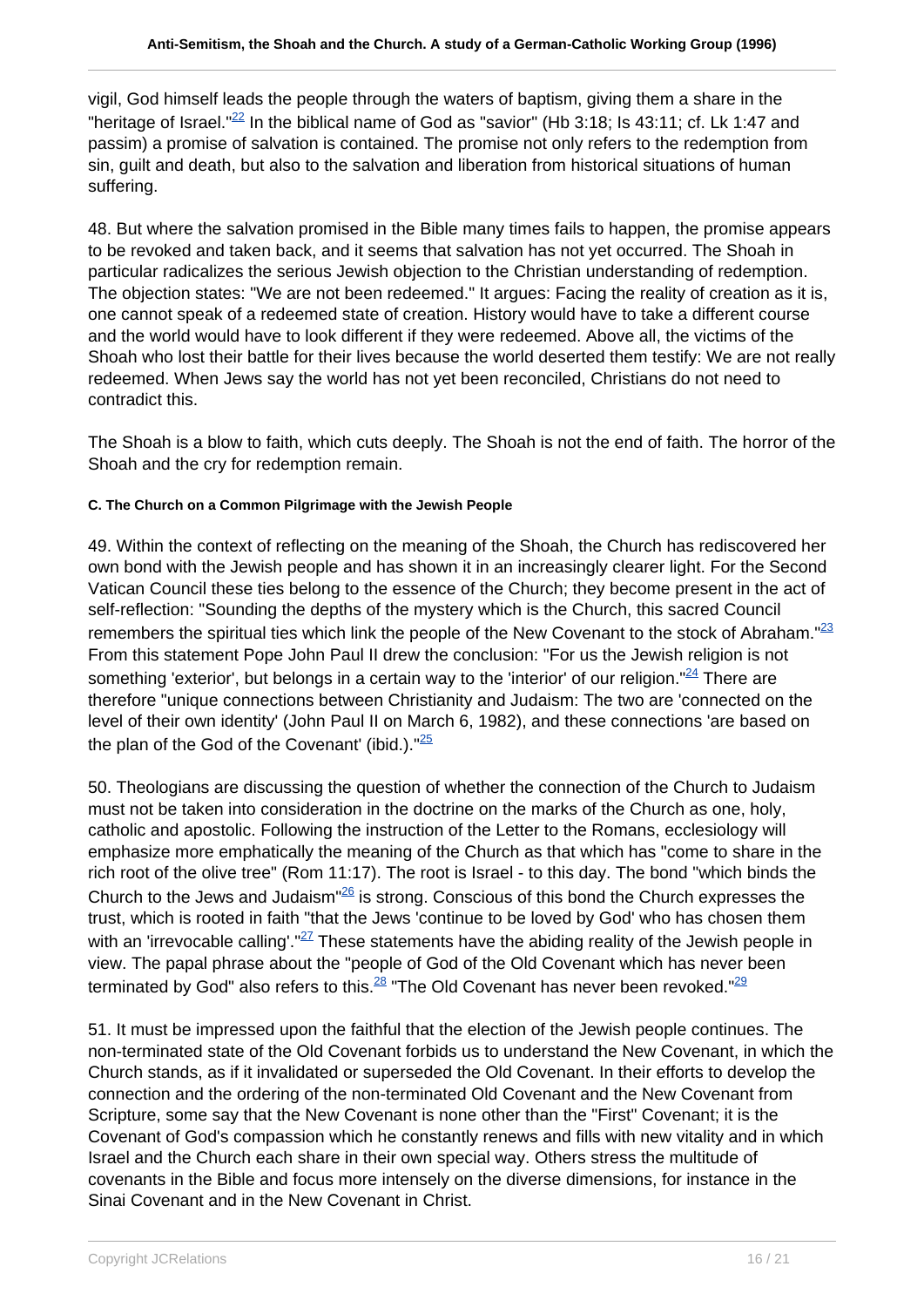52. Just as one dismisses talk about the Old Covenant being obsolete, one must also reject an understanding according to which the Church replaces or disinherits Israel. The continuing polarity of Church and Israel denotes both closeness and dissimilarity. Their relationship is not to be understood on the model of two parallel paths to salvation.<sup>30</sup> This view would not illustrate the facts of the common origin, conflict-ridden split and abiding challenge. Between the Church and Judaism a tension-filled relationship prevails which, besides closeness, is characterized by separation and, besides approval, by questioning. Between the two there exists a "connection of community and non-community. $131$  Their polarity calls to mind that the Church is a "seed and a beginning of that kingdom (God's kingdom) on earth<sup>"32</sup> and that she is still awaiting her final consummation.<sup>33</sup> The polarity of Church and Israel is a sign that the kingdom of God is still to come in its fullness and that the plan of God is unfinished. $34$ 

53. Church and Israel each follow the path to the completion of God's plan in their own identity. The same God calls them. The Church, like Israel, is a wandering people of God: brought ever anew onto the path through the deserts of time, always reaching out for the goal of the kingdom of God. Until the coming of this kingdom in fullness, the tension-filled polarity remains which the Church respects. She does not desire the suspension or dissolution of Judaism. The mission to the Jews by the "Church from the peoples" was a mistake. The Church affirms Israel's mission or calling. $35$  She looks with admiration at the Jewish people's witness of faithfulness to their God. She recognizes the theological and spiritual dignity of Israel. When she describes herself with the biblical prerogatives of Israel (cf. 1 Pt 2:9 with Ex 19:6 and Is 43:20-21), she does this out of closeness to Israel. She does not wish to deprive the people of the never revoked covenant of their dignity. The respect of Israel's honor protects the Church from a self-conceit, which Paul warns about (Rom 11:18ff). In the imitation of Jesus, the Church knows she is with Israel before the face of God, prays to him, hopes for him, calls to him in her afflictions and laments before him. Being especially close to the Jewish people, she stands in solidarity with all people. "The joy and hope, the grief and anguish of the men of our time, especially of those who are poor or afflicted in any way, are the joy and hope, the grief and anguish of the followers of Christ as well. $^{\frac{36}{36}}$  In her remembrance she commends the dead to the mercy of God. In witnessing to life as well as in the symbols of salvation and the feasts of faith $37$  she, like Israel, sanctifies the daily routine, time and life.

#### **D. The Call for an Ethics of Life**

54. The unprecedented crime of the Shoah touches the foundations of Christian ethics. It happened on a continent, which has been shaped by a long history of Christianity. The conscience of Christians and of the Church must react to the cries of those who were murdered and martyred in the Shoah. Burdened by the weight of historical guilt and mindful of the loss of moral credibility with the Jewish people, the Christian conscience reacts in the spirit of humility and willingness to repent.

55. The ethics which seeks to be attentive to the cries of the victims of the Shoah stands in the service of a culture of life. The people who had received the prohibition "You shall not kill" (Ex 20:13, Dt 5:17) from God and passed it on to humanity were precisely the ones who had to experience the disregard and denial of this divine directive millions of times in the Shoah. Every believer who recalls the suffering of the Jewish people in this century is all the more clearly aware that respect for humans and their lives is a fundamental commandment of God. Hence the words from Pope John Paul II's encyclical "Evangelium vitae" can also be referred to the Shoah: The admonition of the Church "wants to be a clear and firm confirmation of the value of human life and its inviolability and at the same time a passionate appeal in God's name to each and every person: respect, defend, love life, each human life, and be of service to it!" $38$ 

56. The unjust character of the legal measures of the National Socialist state and the criminal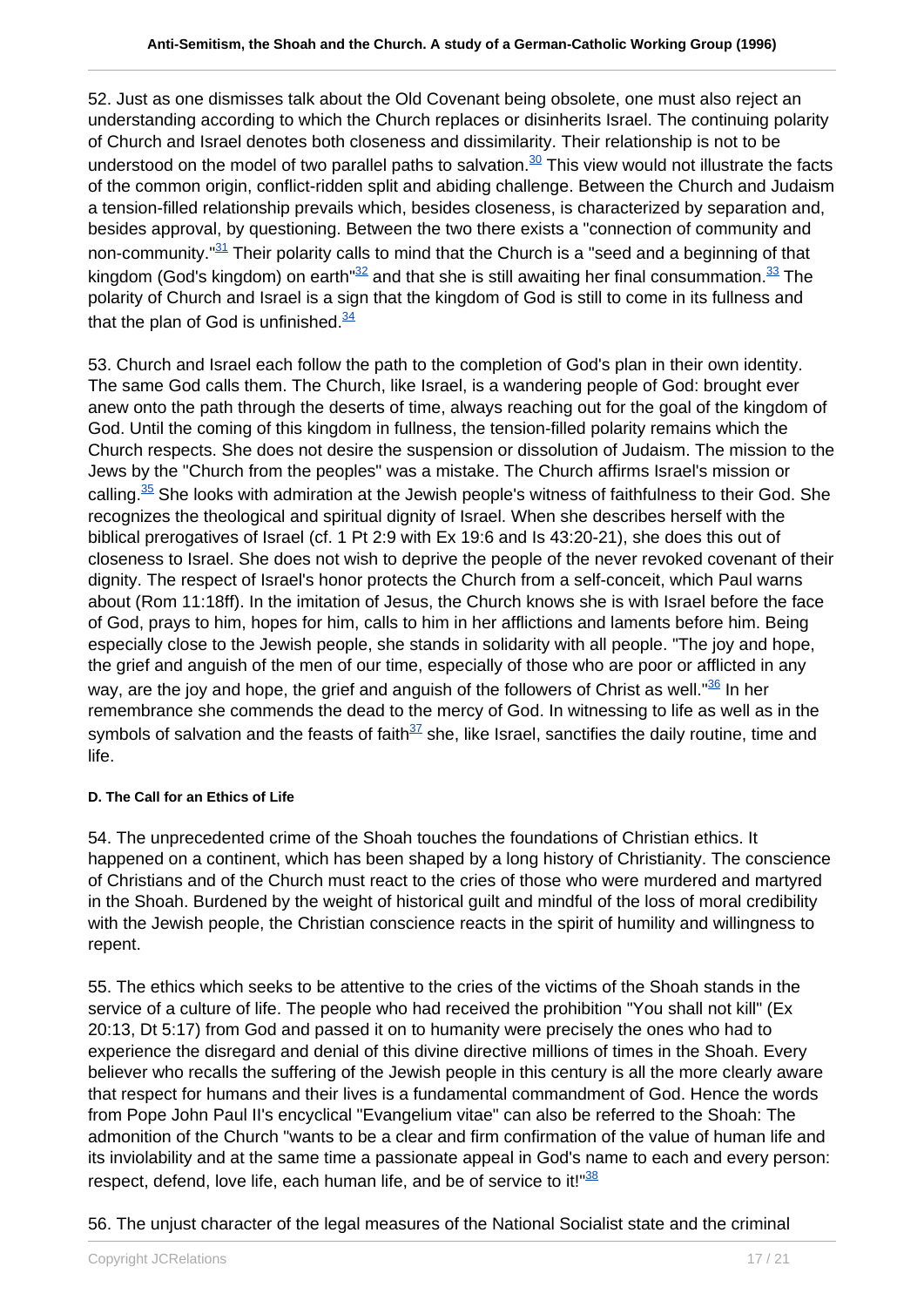nature of their implementation were masked by a public language which did not call things by name, but reduced the human to the technical. The National Socialists had introduced a bogus language. They described what they planned to do with ersatz words. In this way they spoke about their crimes by making use of lies. They intended to keep the true nature of their deeds secret from the world and to lead their victims astray. They used a language of contempt. People of a culture of life speak a different language. Respect for humans, their lives and their dignity is expressed in a language, which corresponds to the dictate of truth and calls things, by name. Such a language is imperative for an ethics of life.

57. The scale of the extermination of the Shoah had become possible because indifference and apathy had prevented people and nations from standing by the victims in a more energetic and effective way than was the case, from defending these victims and their lives, and from saving them from the violent death, which was meant for them. Too few overcame the climate of indifference as well as the fear and cowardice. But those who, stimulated by Christian faith or some other impulse, proved to be supporters set an ethical standard. In general the persecuted were considered to be people who brought danger and from whom one should keep a distance. For those who supported them, however, they were brothers and sisters in need with whom one should stand in solidarity. The helpers put aside concern for themselves or their own to stand by the others and by strangers. They often paid for their solidarity with their own lives. In their fate "the other, second face of the Shoah" showed itself. According to Jewish understanding they were "Righteous People," living an ethics of responsibility for the other. Responsibility for the other distinguishes the culture of life: Out of indifference comes participation on behalf of the other. A climate of distance and competition gives way to closeness and solidarity. Fear is conquered by courage. The promotion of what is one's own goes hand in hand with the acceptance of the other. The acceptance of the other makes justice possible. Justice brings about peace (cf. Is 32:17).

58. Those who through their support provided a model of responsibility in the years of persecution and extermination have left a further ethical legacy behind: the cooperation between Christian and Jewish communities and their members. Areas of cooperation include the search for common ethical answers to the challenges presented by science, technology and the economy as well as the practice of social cooperation for human rights, justice and peace, and against poverty, hunger, disease and unemployment. The cooperation presupposes that biases towards the ethical tradition of the other are examined and overcome. Unfortunately, there are still sweeping comparisons to be found among Christians between rigidity and flexibility, the national and the universal, justice and love, law and gospel with which the Jewish ethos is disparaged. This disdain must not have a place among Christians.

59. Endeavors to achieve both common ethical reflections and practical solidarity can be based on a rich treasure of shared convictions: The cosmos is the creation of the One God. The human person is created as the image of God. Each human life is holy and inviolable. People are responsible for each other. The dignity of each person must be protected regardless of his or her origin, sex, religion, ability and peculiarities. The efforts to seek justice for all people are particularly attentive to the weak and vulnerable. The relations of people to each other in the family, in society, and among peoples and nations must be marked by mutual solidarity and by a willingness to seek peace. Oppression, expulsion of minorities and authoritarian regimes are excluded. The preservation of creation has been assigned to us humans as trustees. These convictions are found time and again in the written and oral Torah or in the Scriptures of the Old and New Testament, and they have been handed down in subsequent commentaries and traditions and reinforced by Jewish and Church authorities. At the same time they provide a stable basis for investigating epochally new challenges and for finding valid answers.

60. For the first time in human history humans themselves have made it uncertain whether there will be human tomorrow. The future of humans is threatened by their inability to find peace and by the potentiality for destruction they have in hand, by their interference in the ecological structure of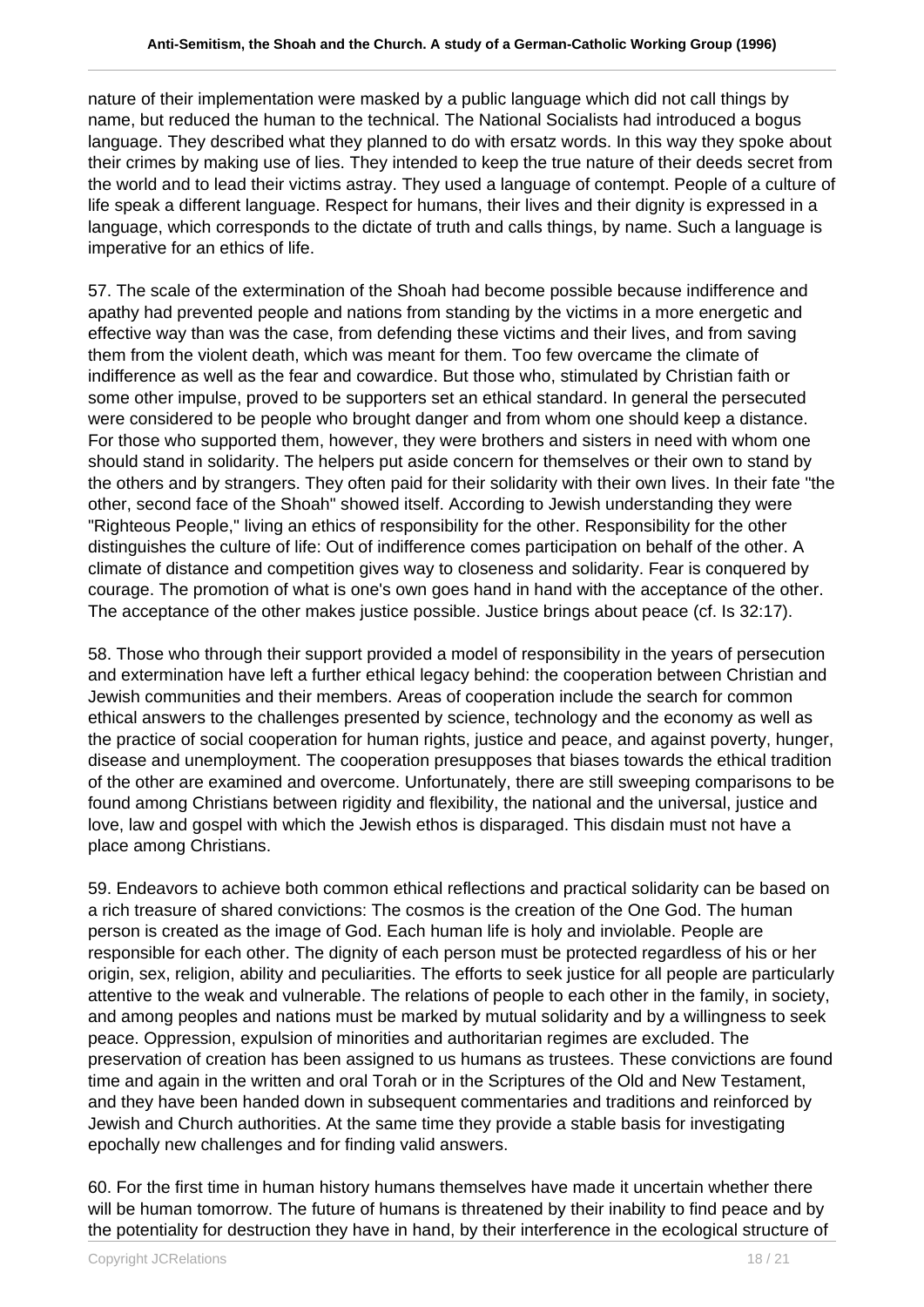the earth, by the ambivalence of their scientific-technical possibilities, and by their inability to distribute the food and other goods of the earth in a just manner. The homo faber can become the agent who threatens life, not only through his actions, but also through his thinking and research. Human and social experiments can endanger the personal identity of human beings. The danger that humanity will self-destruct cannot be averted with technical-scientific means alone. Fundamental political decisions are necessary which have been shaped by ethical options of a culture of life. Jewish and Christian men and women have a source in their traditions for formulating problem-solving models and perspectives of hope for a world which only has a future beyond indifference and hopelessness. If they do this together, then the impact of their voice will be more credible and stronger in the world.

61. The ethics of life points to a universal responsibility and has a concrete image. It is unmistakably biblical. It brings the person into a relationship with God since the ethics of life means life under the commandment of God: "Be holy, for I, the Lord, your God, am holy" (Lv 19:2). By observing God's commandments human beings sanctify life and the world, which is God's creation. Jews and Christians stand under the obligation to walk on God's paths and make his name known before the world (Ex 9:16). Even though people know they can add nothing to God's holiness (cf. Neh 9:5), they see themselves called upon to make holy the divine name by observing God's commandments (cf. Lv 22:31-32, Ex 20:7, Dt 32:51, Is 29:23, and Mt 6:9, Lk 11:2). By hallowing God's name people are reaching out for the kingdom of God. There is a deep longing for the nearness and coming of God inherent in the sanctifying of God's name. The call for the coming of the kingdom of God is part of the prayer hallowing the divine name. The ethics of life has an adventlike, messianic perspective.

## **Conclusion**

"Magnified and sanctified be his great name

in the world which he has created according to his will.

May he establish his kingdom during your life and during your days,

and during the life of all the house of Israel,

even speedily and at a near time

and say ye, Amen" (Jewish Kaddish).

"Our Father in heaven, hallowed be your name,

your kingdom come,

your will be done on earth as in heaven" (Lord's Prayer according to Mt 6:9-10).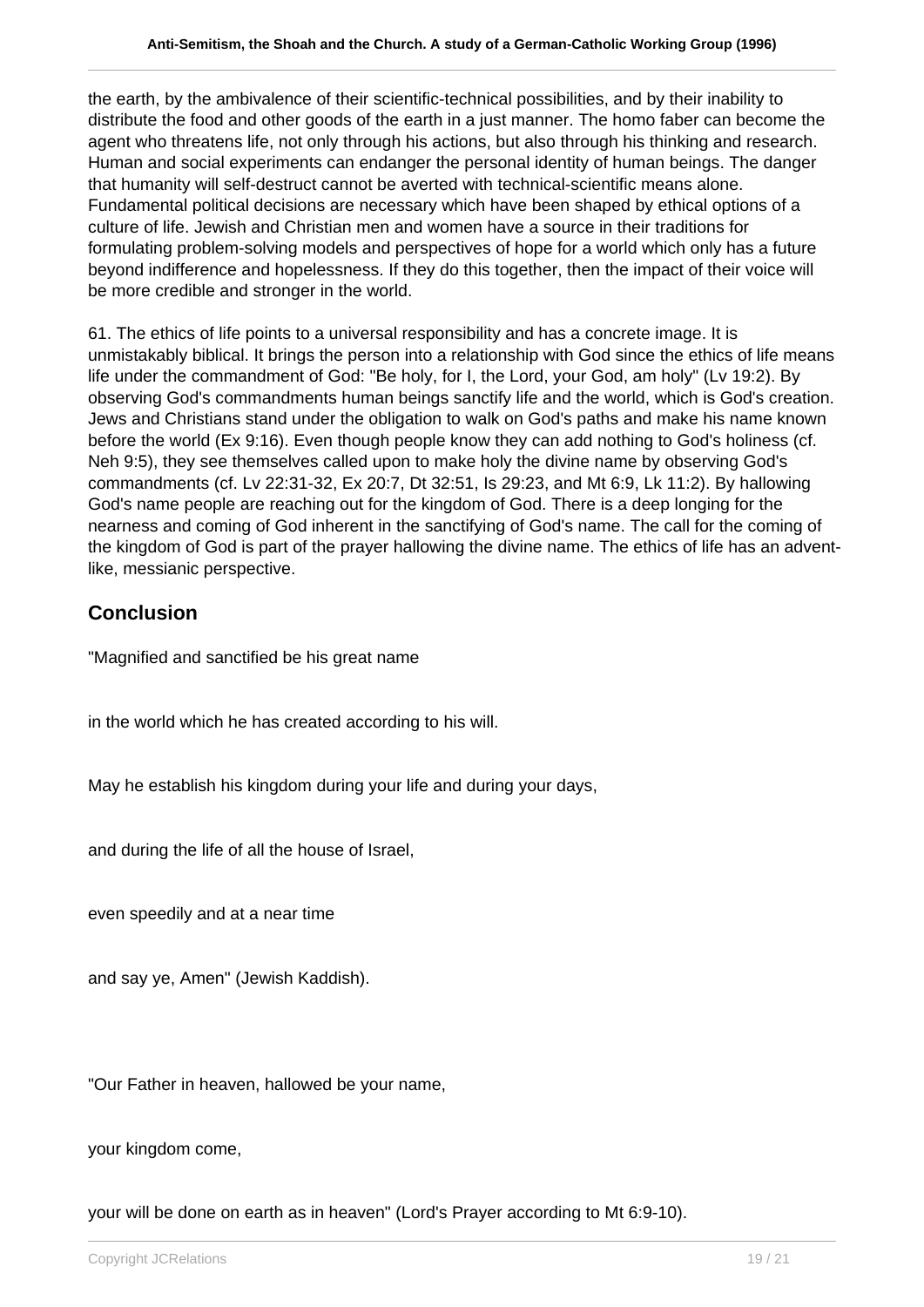- 1. The attempt will not be made to trace the history of Anti-Semitism in the Church in its entirety. The presentation, which refrains from citing documentary evidence, also does not strive to be a sober, emotionless analysis from the standpoint of historical research. Instead, it confronts the historical reality in a compassionate and involved way. For this reason one will encounter expressions of pain and lamentation.
- 2. Pius XI, Encyclical "Mit brennender Sorge," March 14, 1937, AAS 29 (1937): 145-167; Sacred Congregation for Seminaries and Universities, "Letter to all Rectors and Deans," April 13, 1938, La Documentation Catholique 39 (1938): 579-580; Pius XII, Encyclical "Summi Pontificatus," October 28, 1939, AAS 31 (1939): 481-509; idem, "Rundfunkbotschaft zu Weihnachten [Christmas Message on the Radio]," December 24, 1942, AAS 35 (1943): 9-24.
- 3. Vatican Commission for Religious Relations with the Jews, "Hinweise für eine richtige Darstellung von Juden und Judentum in der Predigt und in der Katechese der katholischen Kirche [Instructions for a Correct Representation of Jews and Judaism in the Preaching and Catechese of the Catholic Church]," June 24, 1985, n. 25, La Documentation Catholique 82 (1985): 733-738, quote on p. 738.
- 4. Vatican Commission for Religious Relations with the Jews, "Guidelines on Religious Relations with the Jews, Nostra aetate, n. 4," December 1, 1974, French text in AAS 67 (1975): 73-79, quote on pp. 74-75, English text issued by the Commission, published in Austin Flannery et al., eds., Vatican Council II: The Conciliar and Post Conciliar Documents, Study Edition (New York 1975), 743-749, quote on p. 745.
- 5. Vatican II, Dogmatic Constitution Lumen Gentium, n. 8.
- 6. Vatican II, Declaration on the Relations of the Church to Non-Christian Religions Nostra aetate, n. 4.
- 7. Cf. "Guidelines" (see note 4), French text on pp. 73-74, English text on p. 744.
- 8. Cf. "Hinweise" [Instructions] (see note 3), n. 8, 735.
- 9. John Paul II, "Address to the Leaders of the British Council for Christians and Jews," November 16, 1990, Insegnamenti XIII, 2 (1990): 1202-1203.
- 10. Treaty between the Holy See and the State of Israel from December 30, 1993, article 2.2
- 11. International Catholic-Jewish Liaison Comittee (ILC)Committee between the Catholic Church and the Jews], "Communiqué of the 13th Annual Meeting in Prag," September 3-6, 1990, The Pontifical Council for Promoting Christian Unity, Information Service 75 (1990/IV): 176-177.
- 12. "Address to the Jewish community of Poland," June 9, 1991, n. 3, Insegnamenti XIV, 1 (1991): 1618.
- 13. J. Isaac, L'enseignement du mépris. Vérité historique et mythes théologiques (Paris 1962).
- 14. John Paul II, "Address to the Representatives of the Jewish Community of Austria," June 24, 1988, Insegnamenti XI, 2 (1988): 2124-2129, quote on p. 2126.
- 15. Press statement of the Germans Bishops' Conference from January 24, 1995.
- 16. The formulation "share of the responsibility and guilt" is meant to preserve the distinction and connection between a historical analysis and a moral statement. In the historical analysis the tradition of theological and ecclesiastical anti-Judaism appears as one element among many on the path to the Shoah. The concept of "shared responsibility" or "complicity" is supposed to make it clear that this element was neither the only nor the main factor in the development. If the contribution to a historical development is considered under the aspect of blameworthy behavior and thus in a confessional statement, then one often speaks of a "share of the guilt." But from a moral-theological perspective this is inaccurate and unsatisfactory. The integrity and purity of a confession is marred if, in the act of admitting one's guilt, one looks at others at the same time. Guilt before God cannot